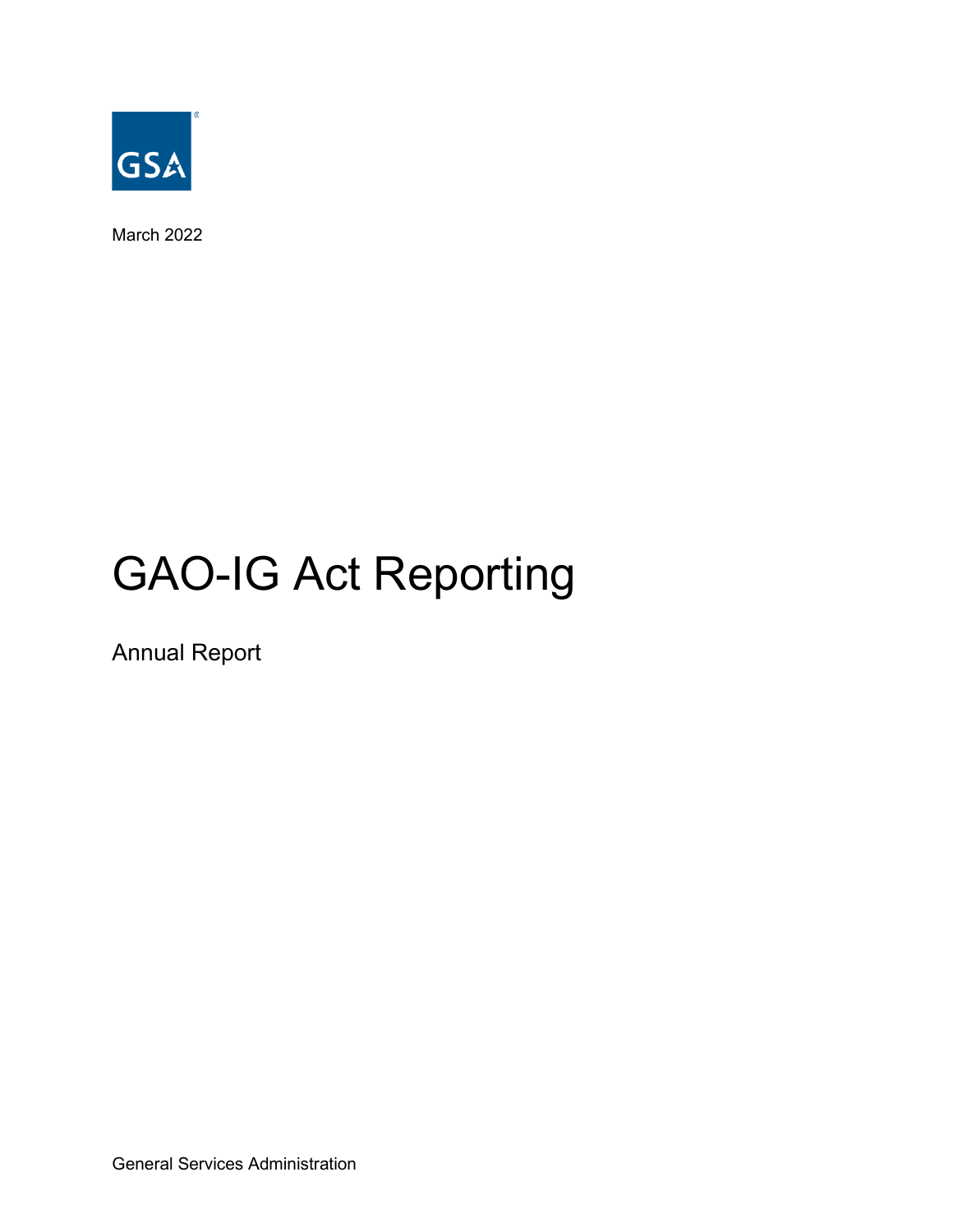## **Table of Contents**

| Section 3: GSA-OIG 2021 Semiannual Performance Audit Reconciliation 29 |  |
|------------------------------------------------------------------------|--|
|                                                                        |  |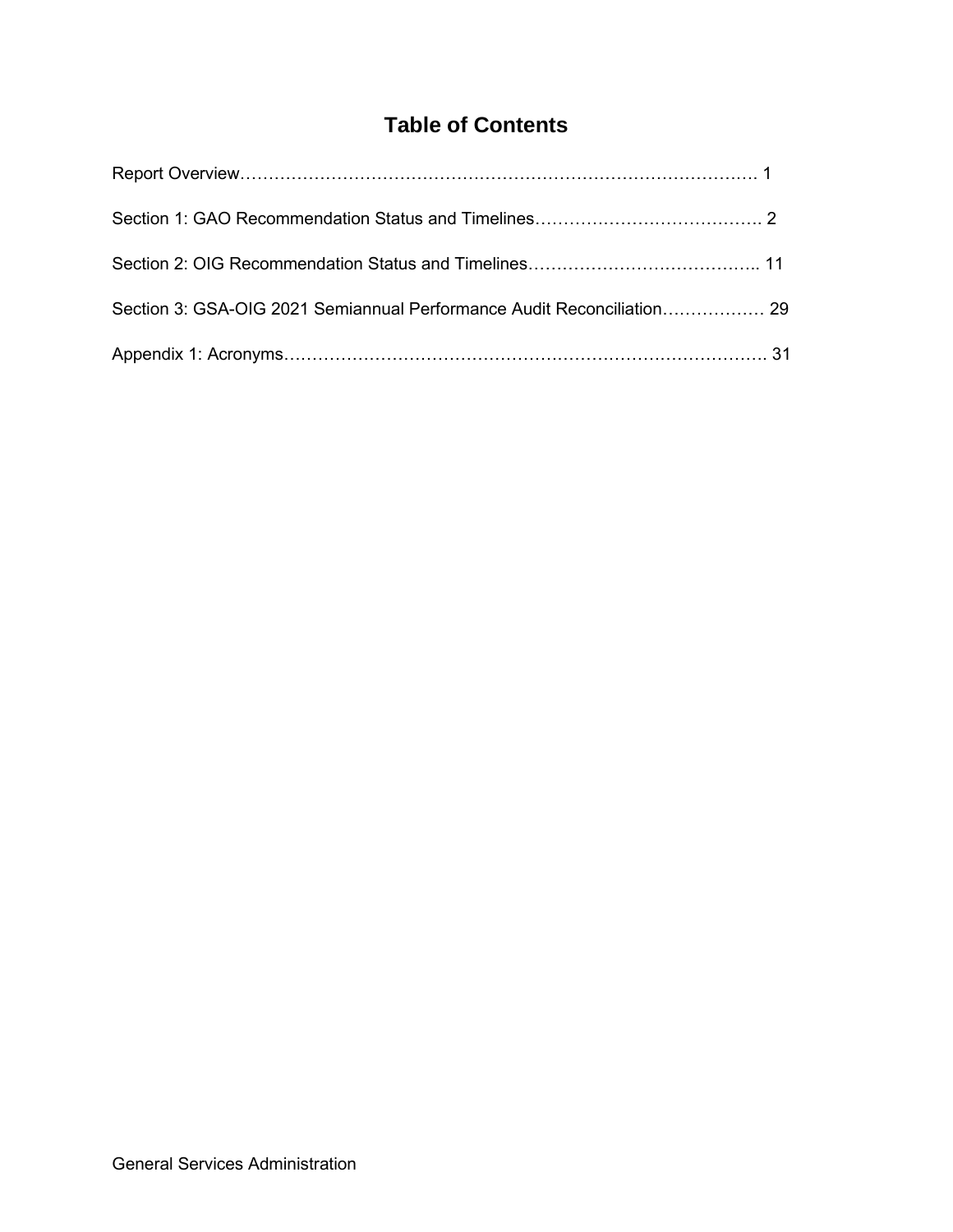#### **Report Overview**

The Good Accounting Obligation in Government Act (GAO-IG Act), P.L. 115-41, 132 Stat. 5430, requires that each agency's annual budget submission include a report on the status of public recommendations by the Government Accountability Office (GAO) and the agency's Office of Inspector General (OIG). This report is to include a listing of GAO and OIG recommendations open for at least one year from the date of the annual budget submission that meet the statutory criteria. The GAO-IG Act also requires agencies to provide:

- 1. Timelines and explanations regarding implementation of each public recommendation that meets the statutory criteria.
- 2. Explanations and reconciliation of any discrepancies with the agency's Inspector General semiannual report and any GAO public reporting for recommendations designated as "open" or "closed, unimplemented."

This report contains the following sections, followed by an appendix.

- 1. GAO Recommendation status and timelines
- 2. GSA-OIG Recommendation status and timelines
- 3. GSA-OIG Audit Reconciliation status and timelines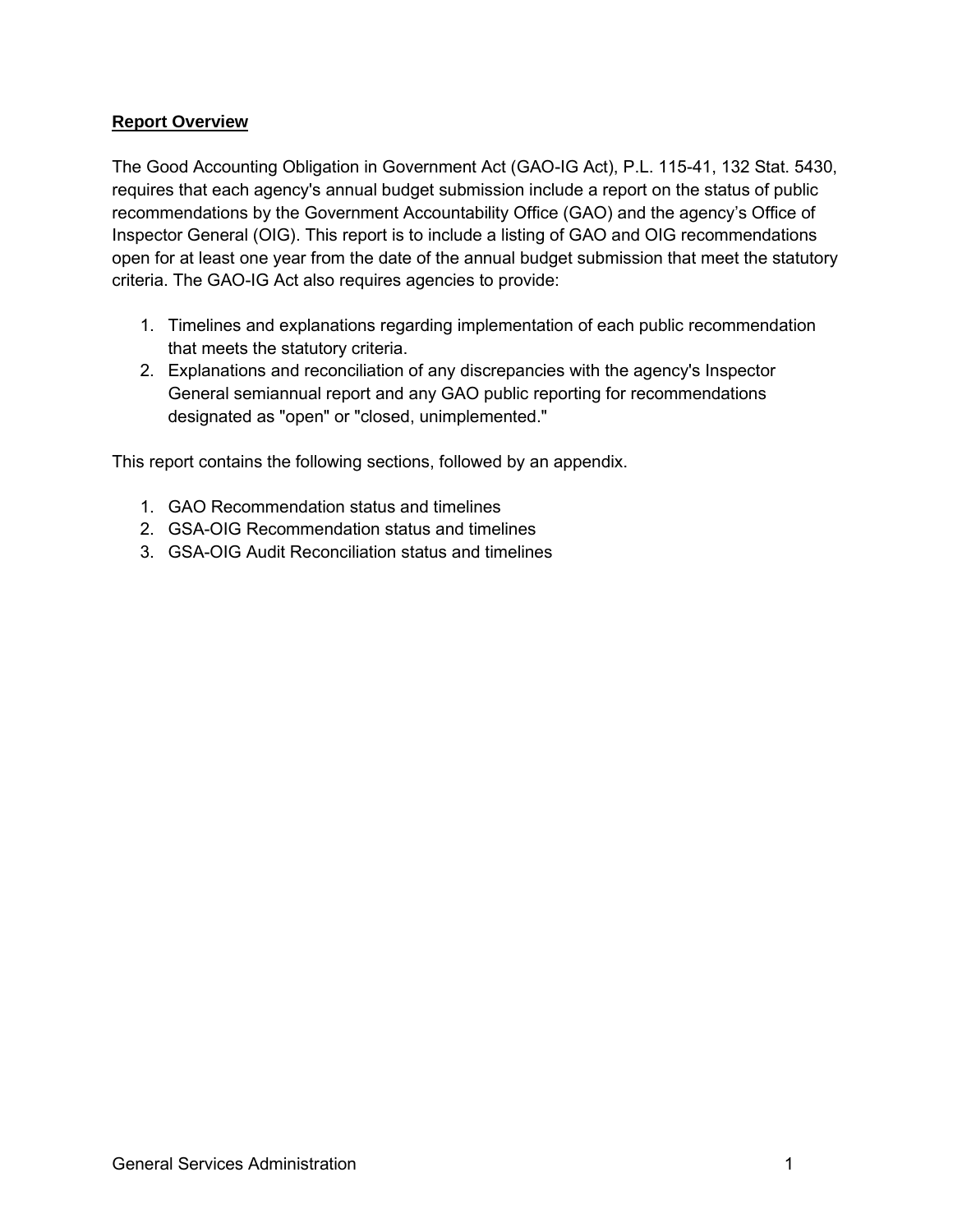### **GAO Recommendation Status and Timelines**

| <b>GAO Report</b><br># | <b>Report Title</b>                                                                                                                                                     | <b>Issue</b><br><b>Date</b> | <b>GSA</b><br>Office(s)                                                                                    | <b>Rec</b><br># | <b>Recommendation</b>                                                                                                                                                                                                                                                                                                                                                                                                                                                                                                                                                                                                                                                                             | <b>Timeline</b><br>Implementation<br><b>Status</b>      |
|------------------------|-------------------------------------------------------------------------------------------------------------------------------------------------------------------------|-----------------------------|------------------------------------------------------------------------------------------------------------|-----------------|---------------------------------------------------------------------------------------------------------------------------------------------------------------------------------------------------------------------------------------------------------------------------------------------------------------------------------------------------------------------------------------------------------------------------------------------------------------------------------------------------------------------------------------------------------------------------------------------------------------------------------------------------------------------------------------------------|---------------------------------------------------------|
| GAO-20-3               | <b>TECHNOLOGY</b><br><b>MODERNIZATION</b><br>FUND: OMB and<br><b>GSA Need to</b><br>Improve Fee<br><b>Collection and Clarify</b><br><b>Cost Estimating</b><br>Guidance. |                             | 12/12/2019 Office of the<br>Deputy<br>Administrator,<br>Office of the<br><b>Chief Financial</b><br>Officer | 003             | The Administrator of General Services should<br>develop and implement a plan with OMB that<br>outlines the actions needed to fully recover the TMF<br>Program Management Office's operating expenses<br>with administrative fee collection in a timely manner.<br>There are five recommendations and 003 is issued<br>to GSA.                                                                                                                                                                                                                                                                                                                                                                     | GAO is monitoring GSA's<br>progress for closure         |
| GAO-20-3               | <b>TECHNOLOGY</b><br><b>MODERNIZATION</b><br>FUND: OMB and<br><b>GSA Need to</b><br>Improve Fee<br><b>Collection and Clarify</b><br><b>Cost Estimating</b><br>Guidance. |                             | 12/12/2019 Office of the<br>Deputy<br>Administrator,<br>Office of the<br><b>Chief Financial</b><br>Officer | 005             | The Administrator of General Services should<br>develop detailed guidance for completing the<br>Technology Modernization Fund project cost<br>estimate template, including information on the data<br>elements and the fields required to be completed, in<br>order to help ensure the accuracy and completeness<br>of the provided information. There are five<br>recommendations and 005 is issued to GSA.                                                                                                                                                                                                                                                                                      | <b>GSA</b> submitted<br>documents to GAO for<br>closure |
| GAO-14-648             | <b>Federal Real</b><br>Property: GSA and<br>DHS Need to<br>Strengthen the<br>Management of DHS<br>Headquarters<br>Consolidation                                         | 09/19/2014                  | Office of the<br>Commissioner.<br>Public<br><b>Buildings</b><br>Service                                    | 002             | In order to improve transparency and allow for more<br>informed decision making by congressional leaders<br>and DHS and GSA decision-makers, before<br>requesting additional funding for the DHS<br>headquarters consolidation project, after revising the<br>DHS headquarters consolidation plans, the<br>Secretary of Homeland Security and the<br>Administrator of the General Services Administration<br>should work jointly to develop revised cost and<br>schedule estimates for the remaining portions of the<br>consolidation project that conform to GSA guidance<br>and leading practices for cost and schedule<br>estimation, including an independent evaluation of<br>the estimates. | 08/31/2022<br>Implementing <sup>1</sup>                 |

<sup>&</sup>lt;sup>1</sup> Implementation action is currently in progress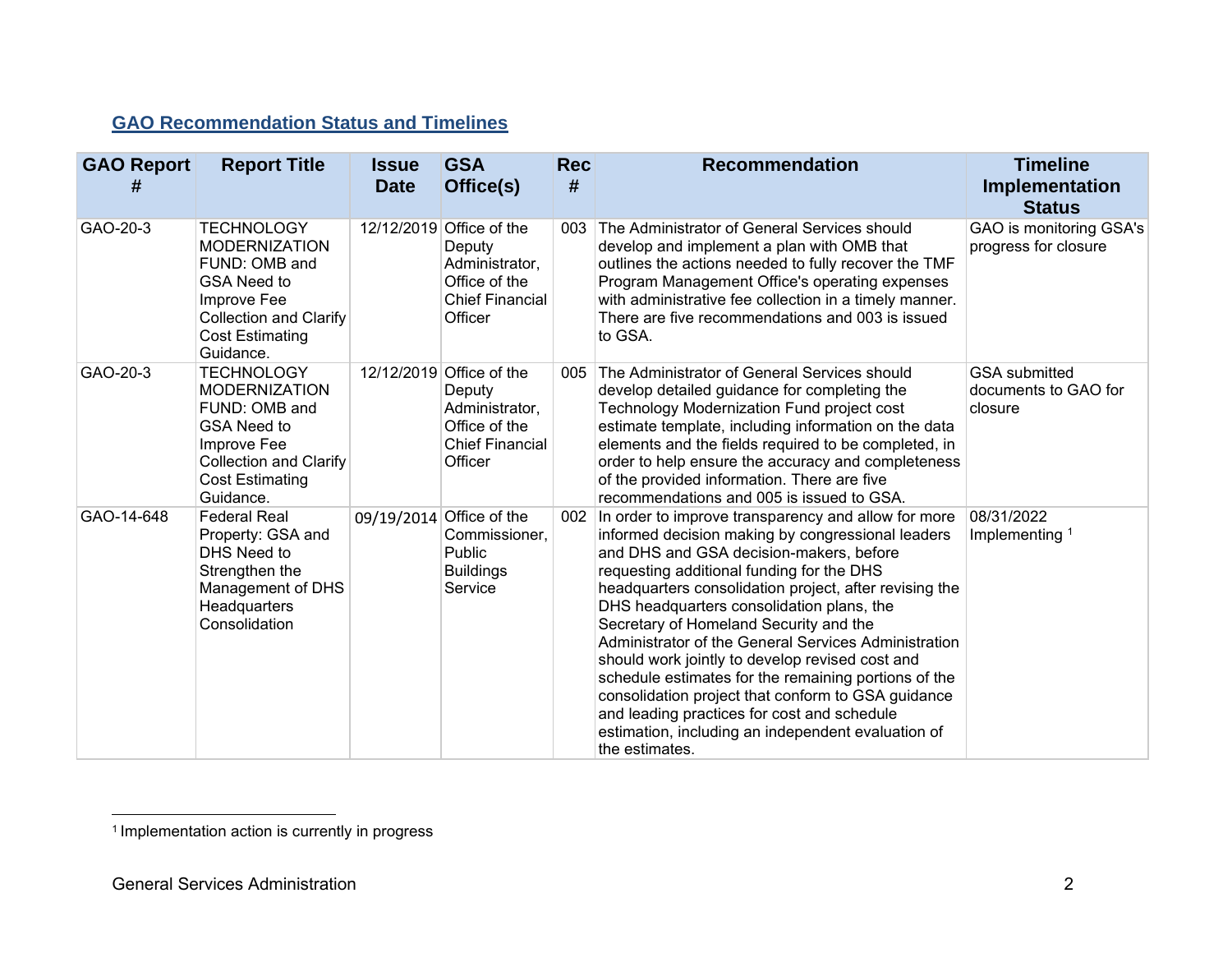| <b>GAO Report</b><br>#                  | <b>Report Title</b>                                                                                                                                                                  | <b>Issue</b><br><b>Date</b> | <b>GSA</b><br>Office(s)                                                            | <b>Rec</b><br># | <b>Recommendation</b>                                                                                                                                                                                                                                                                                                                                                                                                                                                                                                                                                                                                                                                                                                                                                                                                                                                     | <b>Timeline</b><br>Implementation<br><b>Status</b> |
|-----------------------------------------|--------------------------------------------------------------------------------------------------------------------------------------------------------------------------------------|-----------------------------|------------------------------------------------------------------------------------|-----------------|---------------------------------------------------------------------------------------------------------------------------------------------------------------------------------------------------------------------------------------------------------------------------------------------------------------------------------------------------------------------------------------------------------------------------------------------------------------------------------------------------------------------------------------------------------------------------------------------------------------------------------------------------------------------------------------------------------------------------------------------------------------------------------------------------------------------------------------------------------------------------|----------------------------------------------------|
| GAO-14-648                              | <b>Federal Real</b><br>Property: GSA and<br>DHS Need to<br>Strengthen the<br>Management of DHS<br>Headquarters<br>Consolidation                                                      |                             | 09/19/2014 Office of the<br>Commissioner,<br>Public<br><b>Buildings</b><br>Service | 001             | In order to improve transparency and allow for more<br>informed decision making by congressional leaders<br>and DHS and GSA decision-makers, before<br>requesting additional funding for the DHS<br>headquarters consolidation project, the Secretary of<br>Homeland Security and the Administrator of the<br>General Services Administration should work jointly<br>to conduct the following assessments and use the<br>results to inform updated DHS headquarters<br>consolidation plans: (1) a comprehensive needs<br>assessment and gap analysis of current and needed<br>capabilities that take into consideration changing<br>conditions, and (2) an alternatives analysis that<br>identifies the costs and benefits of leasing and<br>construction alternatives for the remainder of the<br>project and prioritizes options to account for funding<br>instability. | 08/31/2022<br>Implementing                         |
| GAO-19-534                              | <b>BORDER</b><br><b>INFRASTRUCTURE:</b><br>Actions Needed to<br>Improve Information<br>on Facilities and<br>Capital Planning at<br>Land Border<br>Crossings                          |                             | 07/11/2019 Office of the<br>Commissioner,<br>Public<br><b>Buildings</b><br>Service | 003             | The GSA Administrator should share Building<br>Assessment Tool reports with CBP and use facility<br>condition information in CBP's Facility Condition<br>Assessments to inform its assessments through the<br><b>Building Assessment Tool.</b>                                                                                                                                                                                                                                                                                                                                                                                                                                                                                                                                                                                                                            | GAO is evaluating<br>documents for closure         |
| GAO-20-126<br>(formerly GAO-<br>19-383) | <b>CLOUD</b><br><b>COMPUTING</b><br><b>SECURITY:</b><br>Agencies Increased<br>Use of Federal<br>Authorization<br>Program, but<br>Improved Oversight<br>and Implementation<br>Needed. |                             | 12/12/2019 Office of the<br>Commissioner,<br>Federal<br>Acquisition<br>Service     | 006             | The Administrator of the General Service<br>Administration should develop guidance requiring<br>that cloud service authorization letters be provided<br>to the FedRAMP program management office.                                                                                                                                                                                                                                                                                                                                                                                                                                                                                                                                                                                                                                                                         | GAO is evaluating<br>documents for closure         |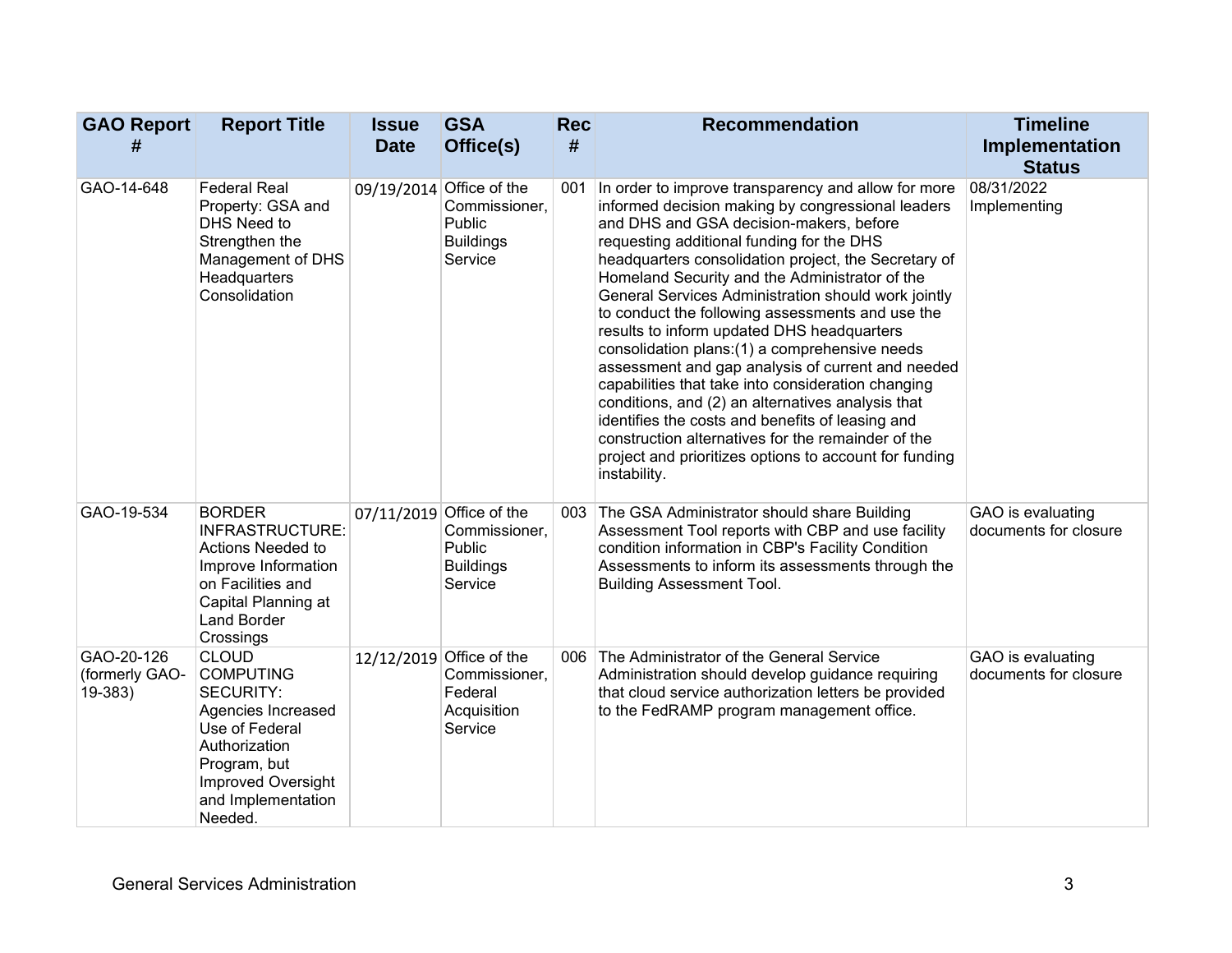| <b>GAO Report</b><br>#                  | <b>Report Title</b>                                                                                                                                                                         | <b>Issue</b><br><b>Date</b> | <b>GSA</b><br>Office(s)                                                            | <b>Rec</b><br># | <b>Recommendation</b>                                                                                                                                                                                                                                                | <b>Timeline</b><br>Implementation<br><b>Status</b>               |
|-----------------------------------------|---------------------------------------------------------------------------------------------------------------------------------------------------------------------------------------------|-----------------------------|------------------------------------------------------------------------------------|-----------------|----------------------------------------------------------------------------------------------------------------------------------------------------------------------------------------------------------------------------------------------------------------------|------------------------------------------------------------------|
| GAO-20-126<br>(formerly GAO-<br>19-383) | <b>CLOUD</b><br><b>COMPUTING</b><br><b>SECURITY:</b><br>Agencies Increased<br>Use of Federal<br>Authorization<br>Program, but<br><b>Improved Oversight</b><br>and Implementation<br>Needed. |                             | 12/12/2019 Office of the<br>Commissioner,<br>Federal<br>Acquisition<br>Service     | 003             | The Administrator of the General Services<br>Administration should direct the Acting Director of<br>FedRAMP to improve the program's continuous<br>monitoring process by allowing more automated<br>capabilities, including for agencies to review<br>documentation. | GAO is evaluating<br>documents for closure                       |
| GAO-20-126<br>(formerly GAO-<br>19-383) | <b>CLOUD</b><br><b>COMPUTING</b><br><b>SECURITY:</b><br>Agencies Increased<br>Use of Federal<br>Authorization<br>Program, but<br>Improved Oversight<br>and Implementation<br>Needed.        |                             | 12/12/2019 Office of the<br>Commissioner,<br>Federal<br>Acquisition<br>Service     | 005             | The Administrator of the General Services<br>Administration should update the security<br>assessment report for the selected system to identify<br>the summarized results of control effectiveness<br>tests.                                                         | GAO is evaluating<br>documents for closure                       |
| GAO-20-126<br>(formerly GAO-<br>19-383) | <b>CLOUD</b><br><b>COMPUTING</b><br><b>SECURITY:</b><br>Agencies Increased<br>Use of Federal<br>Authorization<br>Program, but<br><b>Improved Oversight</b><br>and Implementation<br>Needed. |                             | 12/12/2019 Office of the<br>Commissioner,<br>Federal<br>Acquisition<br>Service     | 006             | The Administrator of the General Services<br>Administration should update the list of corrective<br>actions for selected systems to identify the<br>responsible office and estimated funding required<br>and anticipated source of funding.                          | GAO is evaluating<br>documents for closure                       |
| GAO-20-181                              | <b>GSA LEASING:</b><br>Improving<br>Stakeholder<br>Outreach and Lease<br><b>Model Evaluation</b>                                                                                            |                             | 01/17/2020 Office of the<br>Commissioner,<br>Public<br><b>Buildings</b><br>Service | 002             | The Administrator of General Services<br>Administration should, for future outreach efforts,<br>document and assess lessors' feedback about the<br>leasing process.                                                                                                  | GAO is evaluating GSA's<br>documents and progress<br>for closure |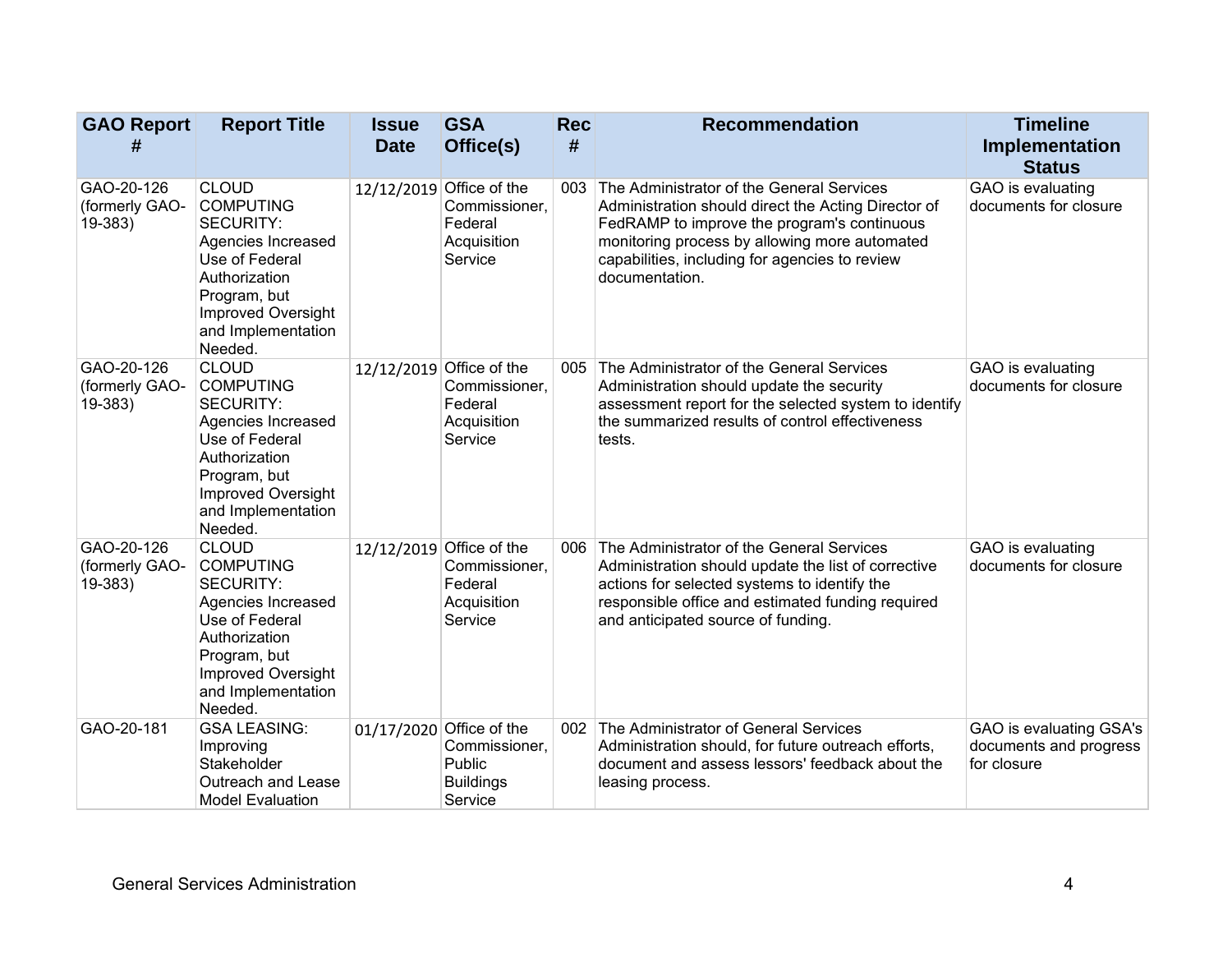| <b>GAO Report</b><br># | <b>Report Title</b>                                                                                                                            | <b>Issue</b><br><b>Date</b> | <b>GSA</b><br>Office(s)                                                            | <b>Rec</b><br># | <b>Recommendation</b>                                                                                                                                                                                                                                                                                                                                                                                                                                        | <b>Timeline</b><br><b>Implementation</b><br><b>Status</b>        |
|------------------------|------------------------------------------------------------------------------------------------------------------------------------------------|-----------------------------|------------------------------------------------------------------------------------|-----------------|--------------------------------------------------------------------------------------------------------------------------------------------------------------------------------------------------------------------------------------------------------------------------------------------------------------------------------------------------------------------------------------------------------------------------------------------------------------|------------------------------------------------------------------|
|                        | <b>Could Enhance</b><br>Competition.                                                                                                           |                             |                                                                                    |                 |                                                                                                                                                                                                                                                                                                                                                                                                                                                              |                                                                  |
| GAO-20-181             | <b>GSA LEASING:</b><br>Improving<br>Stakeholder<br>Outreach and Lease<br><b>Model Evaluation</b><br><b>Could Enhance</b><br>Competition.       |                             | 01/17/2020 Office of the<br>Commissioner,<br>Public<br><b>Buildings</b><br>Service | 001             | The Administrator of the General Services<br>Administration should expand its outreach as<br>appropriate to obtain feedback from lessors that are<br>representative of its entire lease portfolio.                                                                                                                                                                                                                                                           | GAO is evaluating GSA's<br>documents and progress<br>for closure |
| GAO-20-228             | <b>FEDERAL</b><br><b>PROPERTY: GSA</b><br>Guidance Needed to<br><b>Help Agencies</b><br><b>Identify Unneeded</b><br>Property in<br>Warehouses. | 01/22/2020 Office of        | Government-<br>wide Policy                                                         | 001             | The Administrator of GSA should direct the Office of<br>Government-wide Policy (1) to incorporate into its<br>guidance approaches or practices agencies could<br>use to assess utilization of and the ongoing need for<br>property--approaches such as recommendations for<br>periodic justifications, data analytics, and utilization<br>reviews--and (2) to develop a plan and timelines for<br>communicating the guidance to agencies<br>government wide. | GAO is monitoring GSA's<br>progress for closure                  |
| GAO-20-135             | <b>FEDERAL REAL</b><br>PROPERTY: GSA<br>Should Improve<br>Accuracy,<br>Completeness, and<br><b>Usefulness of Public</b><br>Data.               | 02/06/2020 Office of        | Government-<br>wide Policy                                                         | 005             | The Administrator of GSA should allow agencies to<br>provide summary data for secure installations.                                                                                                                                                                                                                                                                                                                                                          | GAO is monitoring GSA's<br>progress for closure                  |
| GAO-20-135             | <b>FEDERAL REAL</b><br>PROPERTY: GSA<br>Should Improve<br>Accuracy,<br>Completeness, and<br><b>Usefulness of Public</b><br>Data.               | 02/06/2020 Office of        | Government-<br>wide Policy                                                         | 001             | The Administrator of GSA should coordinate with<br>agencies to ensure that street address information in<br>the public database is complete and correctly<br>formatted.                                                                                                                                                                                                                                                                                      | GAO is monitoring GSA's<br>progress for closure                  |
| GAO-20-135             | <b>FEDERAL REAL</b><br>PROPERTY: GSA<br>Should Improve<br>Accuracy,                                                                            | 02/06/2020 Office of        | Government-<br>wide Policy                                                         | 002             | The Administrator of GSA should coordinate with<br>agencies to review Validation & Verification (V&V)<br>anomaly categories to better target incorrect data.                                                                                                                                                                                                                                                                                                 | GAO is monitoring GSA's<br>progress for closure                  |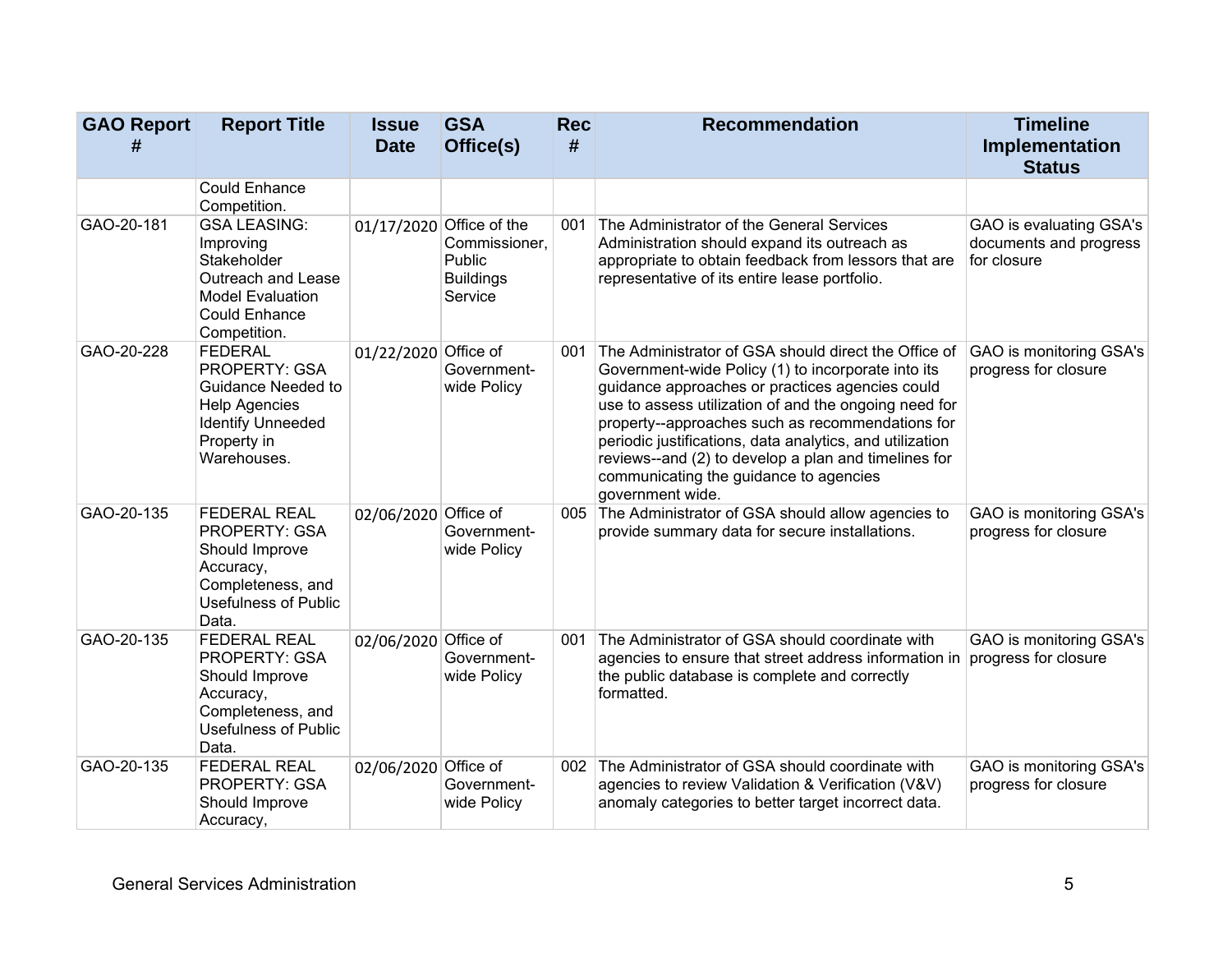| <b>GAO Report</b> | <b>Report Title</b>                                                                                                                         | <b>Issue</b>         | <b>GSA</b>                                                                     | <b>Rec</b><br># | <b>Recommendation</b>                                                                                                                                                                                                                                                                                                                                                                                                                             | <b>Timeline</b>                                                |
|-------------------|---------------------------------------------------------------------------------------------------------------------------------------------|----------------------|--------------------------------------------------------------------------------|-----------------|---------------------------------------------------------------------------------------------------------------------------------------------------------------------------------------------------------------------------------------------------------------------------------------------------------------------------------------------------------------------------------------------------------------------------------------------------|----------------------------------------------------------------|
| #                 |                                                                                                                                             | <b>Date</b>          | Office(s)                                                                      |                 |                                                                                                                                                                                                                                                                                                                                                                                                                                                   | Implementation<br><b>Status</b>                                |
|                   | Completeness, and<br><b>Usefulness of Public</b><br>Data.                                                                                   |                      |                                                                                |                 |                                                                                                                                                                                                                                                                                                                                                                                                                                                   |                                                                |
| GAO-20-135        | FEDERAL REAL<br><b>PROPERTY: GSA</b><br>Should Improve<br>Accuracy,<br>Completeness, and<br><b>Usefulness of Public</b><br>Data.            | 02/06/2020 Office of | Government-<br>wide Policy                                                     | 004             | The Administrator of GSA should instruct each<br>agency to apply a consistent, risk-based approach in<br>determining which, if any, assets or asset-specific<br>information should be withheld from public release.                                                                                                                                                                                                                               | GAO is monitoring GSA's<br>progress for closure                |
| GAO-20-135        | <b>FEDERAL REAL</b><br>PROPERTY: GSA<br>Should Improve<br>Accuracy,<br>Completeness, and<br>Usefulness of Public<br>Data.                   | 02/06/2020 Office of | Government-<br>wide Policy                                                     | 003             | The Administrator of GSA should work in<br>consultation with agencies to determine which, if<br>any, data should be withheld from public release.                                                                                                                                                                                                                                                                                                 | GAO is monitoring GSA's<br>progress for closure                |
| GAO-20-132        | VA ACQUISITION<br>MANAGEMENT:<br>Steps Needed to<br><b>Ensure Healthcare</b><br><b>Federal Supply</b><br><b>Schedules Remain</b><br>Useful. |                      | 02/06/2020 Office of the<br>Commissioner,<br>Federal<br>Acquisition<br>Service | 008             | The Administrator of GSA should take steps to<br>document its delegation of authority for the<br>healthcare-related Federal Supply Schedules to VA.                                                                                                                                                                                                                                                                                               | <b>GSA</b> submitted<br>documents to GAO for<br>closure        |
| GAO-20-132        | VA ACQUISITION<br>MANAGEMENT:<br>Steps Needed to<br><b>Ensure Healthcare</b><br><b>Federal Supply</b><br><b>Schedules Remain</b><br>Useful. |                      | 02/06/2020 Office of the<br>Commissioner,<br>Federal<br>Acquisition<br>Service | 006             | The Administrator of GSA should work with the<br>Secretary of VA to develop a memorandum of<br>understanding outlining the roles and responsibilities<br>of GSA and National Acquisition Center for<br>collaborating under GSA's delegation of authority to<br>VA for the healthcare-related Federal Supply<br>Schedules, including the processes through which<br>the two organizations will coordinate and share<br>useful tools and practices. | <b>GSA</b> submitted<br>documents to GAO for<br><i>closure</i> |
| GAO-20-361        | <b>FEDERAL</b><br><b>LEASING: Quality</b><br>Information and                                                                                |                      | 03/31/2020 Office of the<br>Commissioner,<br>Public                            | 001             | The Administrator of GSA should assess and<br>address the reliability of the information used to                                                                                                                                                                                                                                                                                                                                                  | GAO is monitoring GSA's<br>progress for closure                |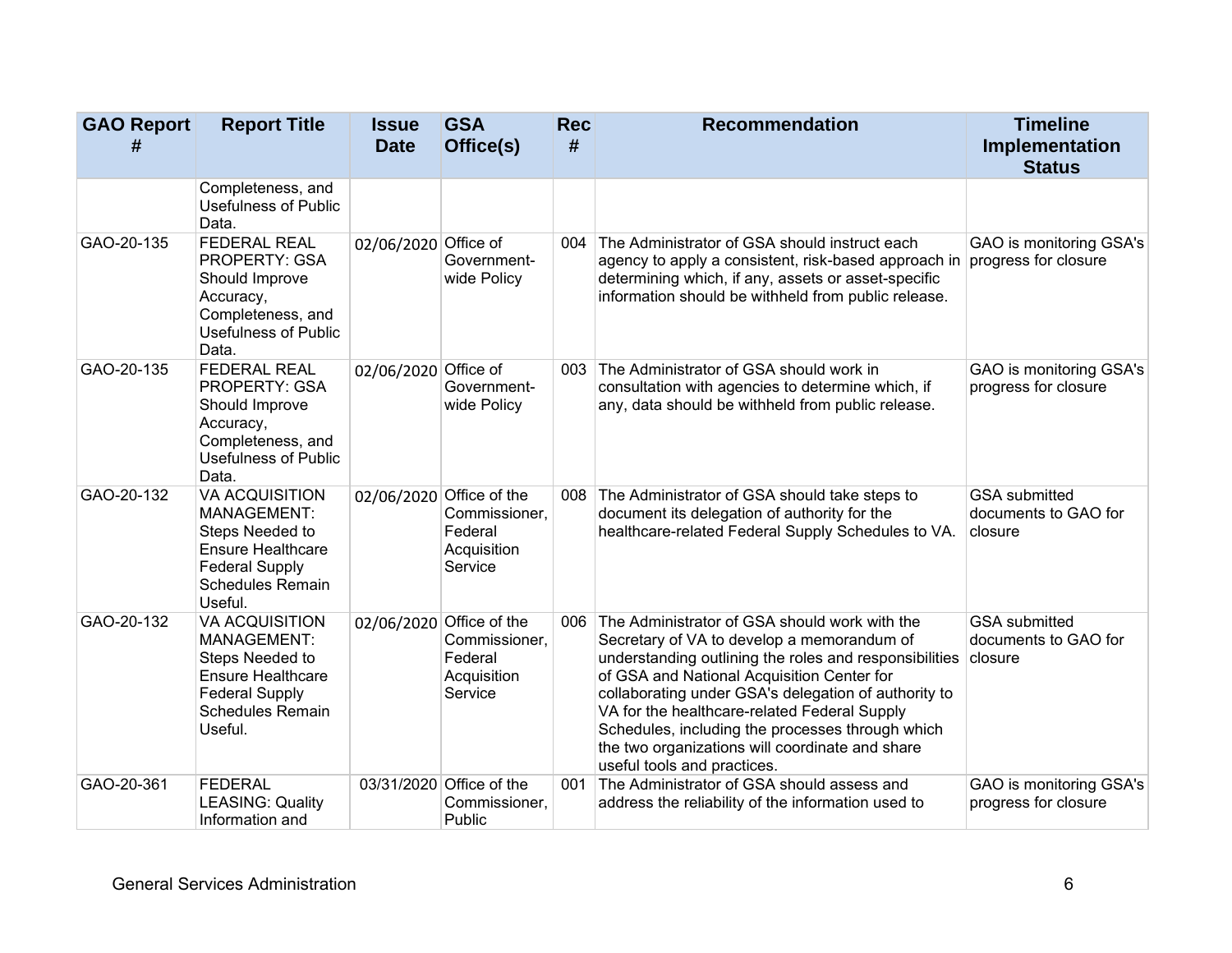| <b>GAO Report</b><br># | <b>Report Title</b>                                                                                                                                              | <b>Issue</b><br><b>Date</b> | <b>GSA</b><br>Office(s)                                                                                                                                            | <b>Rec</b><br># | <b>Recommendation</b>                                                                                                                                                                                                                                                                                | <b>Timeline</b><br>Implementation                       |
|------------------------|------------------------------------------------------------------------------------------------------------------------------------------------------------------|-----------------------------|--------------------------------------------------------------------------------------------------------------------------------------------------------------------|-----------------|------------------------------------------------------------------------------------------------------------------------------------------------------------------------------------------------------------------------------------------------------------------------------------------------------|---------------------------------------------------------|
|                        |                                                                                                                                                                  |                             |                                                                                                                                                                    |                 |                                                                                                                                                                                                                                                                                                      | <b>Status</b>                                           |
|                        | <b>Metrics Would Allow</b><br><b>GSA to Better</b><br>Assess the Value of<br>Its Broker Program.                                                                 |                             | <b>Buildings</b><br>Service                                                                                                                                        |                 | calculate reported cost savings for the broker<br>program.                                                                                                                                                                                                                                           |                                                         |
| GAO-20-361             | <b>FEDERAL</b><br><b>LEASING: Quality</b><br>Information and<br><b>Metrics Would Allow</b><br><b>GSA to Better</b><br>Assess the Value of<br>Its Broker Program. |                             | 03/31/2020 Office of the<br>Commissioner,<br>Public<br><b>Buildings</b><br>Service                                                                                 | 002             | The Administrator of GSA should develop outcome-<br>based metrics to evaluate the effectiveness of using<br>brokers to supplement the GSA's leasing workforce.                                                                                                                                       | GAO is monitoring GSA's<br>progress for closure         |
| GAO-20-575             | <b>FEDERAL</b><br><b>ADVISORY</b><br><b>COMMITTEES:</b><br>Actions Needed to<br><b>Enhance Decision-</b><br>Making<br>Transparency and<br>Cost Data Accuracy.    | 09/10/2020 Office of        | Government-<br>wide Policy                                                                                                                                         | 008             | The Administrator of GSA should require agencies<br>to develop and implement written policies or<br>procedures to identify, calculate, and fully document<br>FACA committee costs, and ensure agency staff<br>enter accurate and complete cost data into the<br>FACA database.                       | <b>GSA</b> submitted<br>documents to GAO for<br>closure |
| GAO-20-689             | <b>FEDERAL</b><br>PROPERTY: Formal<br>Policies Could<br>Enhance FDA's<br>Property<br>Management Efforts.                                                         |                             | 09/23/2020 Office of the<br>Administrator,<br>Office of the<br>Commissioner,<br>Public<br><b>Buildings</b><br>Service<br>Office of the<br>Regional<br>Commissioner | 004             | GAO recommends that the Administrator of GSA<br>should take steps to ensure that the condition of all<br>White Oak facilities that FDA occupies are<br>assessed, including limited access areas and tenant<br>improvements that are above the standard services<br>and facilities that GSA provides. | <b>GSA</b> submitted<br>documents to GAO for<br>closure |
| GAO-21-171             | Information and<br>Communications<br>Technology: Federal<br>Agencies Need to<br><b>Take Urgent Action</b><br>to Manage Supply<br>Chain Risks.                    | 10/27/2020 Office of        | Government-<br>wide Policy                                                                                                                                         | 100             | Due to the sensitive nature of this information, the<br>GAO report anonymized the names of agencies in<br>relation to the recommendations. GSA has<br>implemented or is implementing the outstanding<br>GAO recommendations.                                                                         | <b>GSA</b> submitted<br>documents to GAO for<br>closure |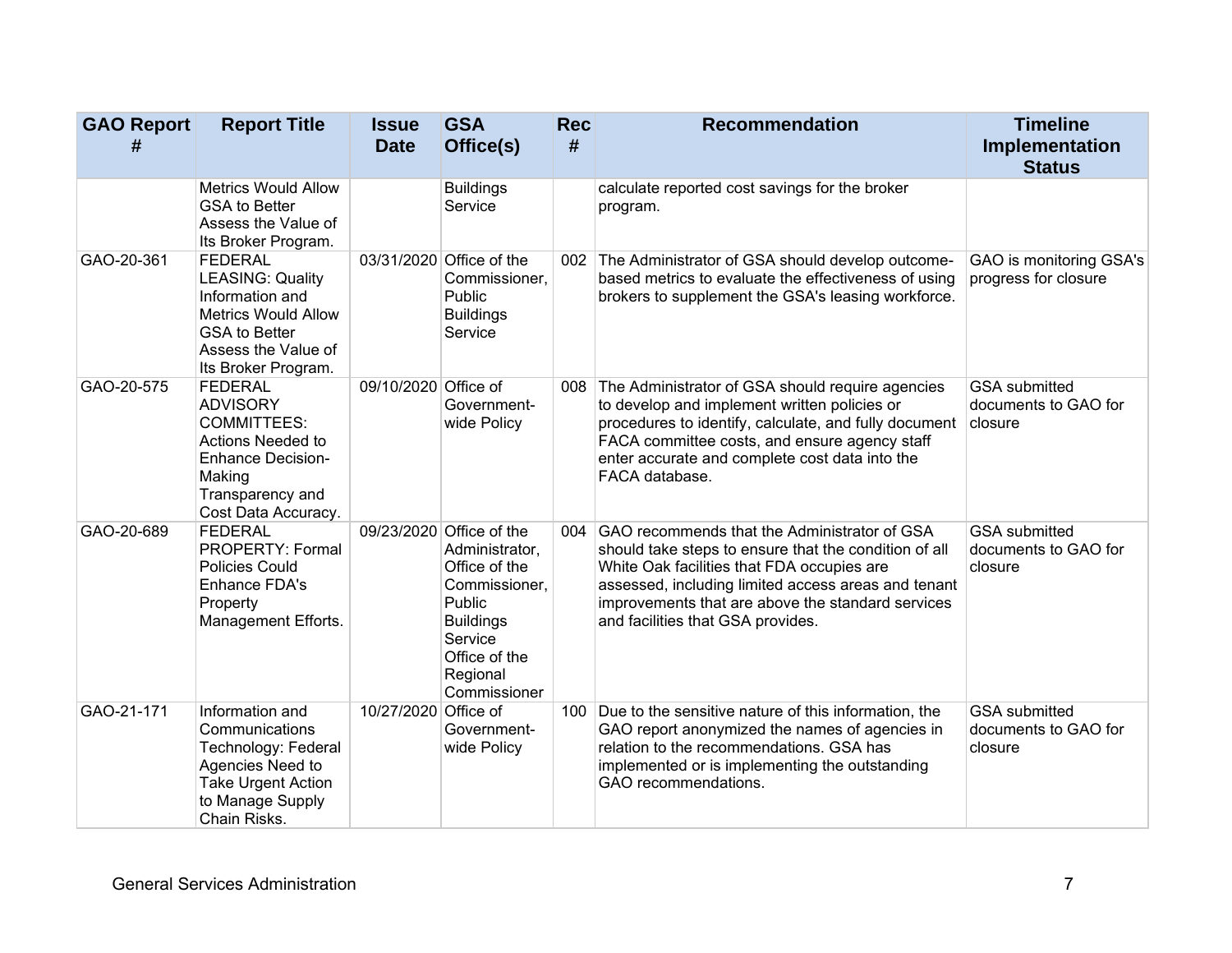| <b>GAO Report</b><br># | <b>Report Title</b>                                                                                                                           | <b>Issue</b><br><b>Date</b> | <b>GSA</b><br>Office(s)                                                        | <b>Rec</b><br># | <b>Recommendation</b>                                                                                                                                                                                                                                                                                                                                                                                                                  | <b>Timeline</b><br>Implementation<br><b>Status</b>      |
|------------------------|-----------------------------------------------------------------------------------------------------------------------------------------------|-----------------------------|--------------------------------------------------------------------------------|-----------------|----------------------------------------------------------------------------------------------------------------------------------------------------------------------------------------------------------------------------------------------------------------------------------------------------------------------------------------------------------------------------------------------------------------------------------------|---------------------------------------------------------|
| GAO-21-171             | Information and<br>Communications<br>Technology: Federal<br>Agencies Need to<br><b>Take Urgent Action</b><br>to Manage Supply<br>Chain Risks. | 10/27/2020 Office of        | Government-<br>wide Policy                                                     |                 | 102 Due to the sensitive nature of this information, the<br>GAO report anonymized the names of agencies in<br>relation to the recommendations. GSA has<br>implemented or is implementing the outstanding<br>GAO recommendations.                                                                                                                                                                                                       | <b>GSA</b> submitted<br>documents to GAO for<br>closure |
| GAO-21-171             | Information and<br>Communications<br>Technology: Federal<br>Agencies Need to<br>Take Urgent Action<br>to Manage Supply<br>Chain Risks.        | 10/27/2020 Office of        | Government-<br>wide Policy                                                     |                 | 103 Due to the sensitive nature of this information, the<br>GAO report anonymized the names of agencies in<br>relation to the recommendations. GSA has<br>implemented or is implementing the outstanding<br>GAO recommendations.                                                                                                                                                                                                       | <b>GSA</b> submitted<br>documents to GAO for<br>closure |
| GAO-21-171             | Information and<br>Communications<br>Technology: Federal<br>Agencies Need to<br><b>Take Urgent Action</b><br>to Manage Supply<br>Chain Risks. | 10/27/2020 Office of        | Government-<br>wide Policy                                                     |                 | 105 Due to the sensitive nature of this information, the<br>GAO report anonymized the names of agencies in<br>relation to the recommendations. GSA has<br>implemented or is implementing the outstanding<br>GAO recommendations.                                                                                                                                                                                                       | <b>GSA</b> submitted<br>documents to GAO for<br>closure |
| GAO-21-501             | COVID-19<br>CONTRACTING:<br>Actions Needed to<br>Enhance<br>Transparency and<br>Oversight of<br>Selected Awards.                              |                             | 07/26/2021 Office of the<br>Commissioner,<br>Federal<br>Acquisition<br>Service |                 | 009 GAO recommends that the Administrator of General<br>Services Administration - in coordination with the<br>change control board governing the Integrated<br>Award Environment - should consider prioritizing the<br>development and implementation of a systematic<br>approach to track the consortium members<br>performing for each other transaction agreement<br>awarded through a consortium or consortium<br>management firm. | GAO is monitoring GSA's<br>progress for closure         |
| GAO-21-501             | COVID-19<br>CONTRACTING:<br>Actions Needed to<br>Enhance<br>Transparency and                                                                  |                             | 07/26/2021 Office of the<br>Commissioner,<br>Federal<br>Acquisition<br>Service | 004             | GAO recommends the Administrator of General<br>Services Administration - in coordination with the<br>change control board governing the Integrated<br>Award Environment - should consider prioritizing the<br>development and implementation of a systematic<br>approach to consistently and accurately track other                                                                                                                    | GAO is monitoring GSA's<br>progress for closure         |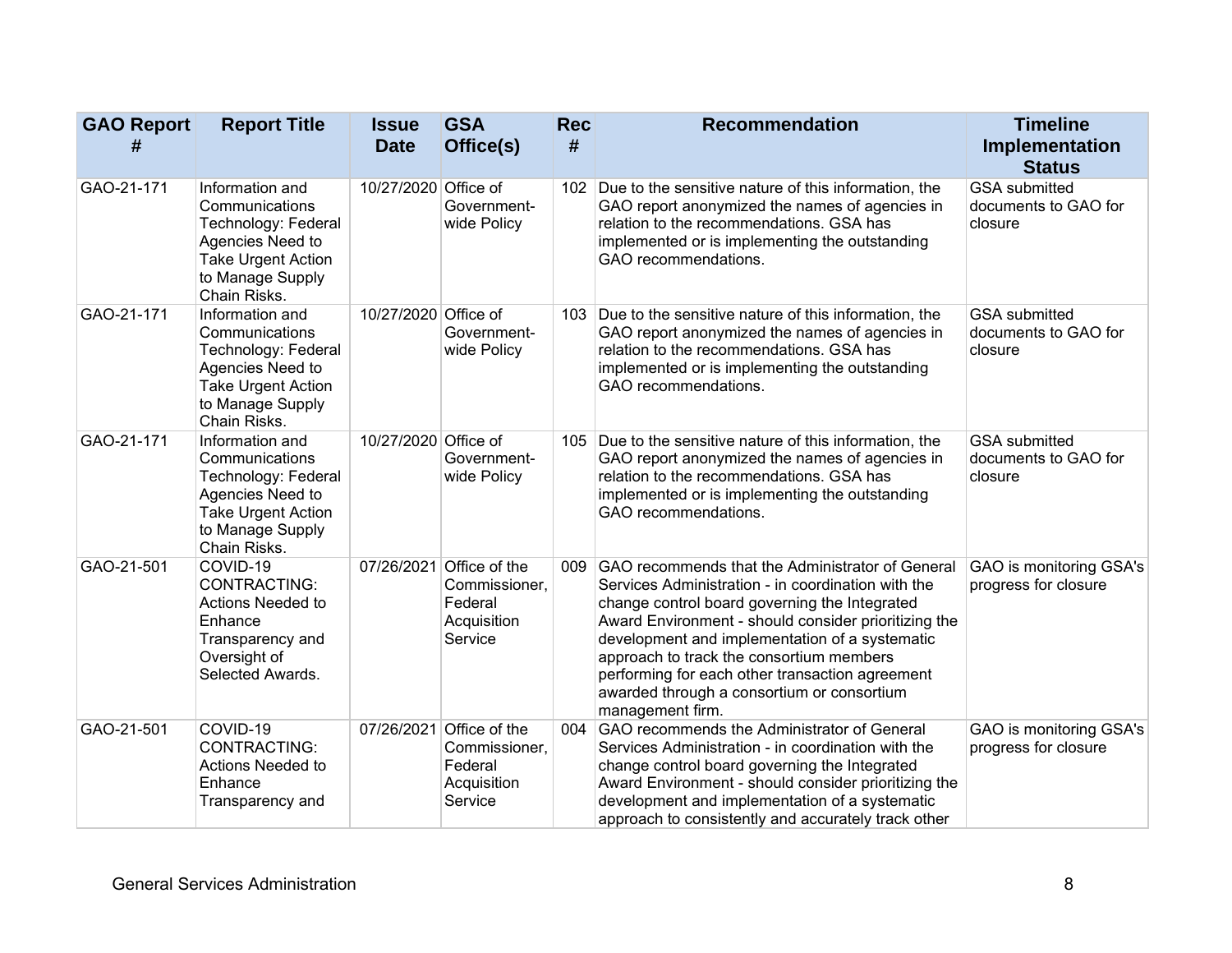| <b>GAO Report</b><br># | <b>Report Title</b>                                                                                                                                                             | <b>Issue</b><br><b>Date</b> | <b>GSA</b><br>Office(s)                                                                                               | <b>Rec</b><br># | <b>Recommendation</b>                                                                                                                                                                                                                                                                                                                                                                                                              | <b>Timeline</b><br>Implementation |
|------------------------|---------------------------------------------------------------------------------------------------------------------------------------------------------------------------------|-----------------------------|-----------------------------------------------------------------------------------------------------------------------|-----------------|------------------------------------------------------------------------------------------------------------------------------------------------------------------------------------------------------------------------------------------------------------------------------------------------------------------------------------------------------------------------------------------------------------------------------------|-----------------------------------|
|                        | Oversight of<br>Selected Awards.                                                                                                                                                |                             |                                                                                                                       |                 | transaction agreements (OTA) used for national<br>interest events and the associated dollars obligated.                                                                                                                                                                                                                                                                                                                            | <b>Status</b>                     |
| GAO-21-215             | <b>CAPITAL FUND</b><br>PROPOSAL: Upfront<br><b>Funding Could</b><br><b>Benefit Some</b><br>Projects, But Other<br><b>Potential Effects Not</b><br>Clearly Identified.           |                             | 09/10/2021 Office of the<br>Administrator,<br>Office of the<br>Commissioner,<br>Public<br><b>Buildings</b><br>Service | 001             | GAO recommends that the Administrator of GSA<br>identify the potential effects of the proposed Capital<br>Fund on the Buildings Fund--including when such<br>effects might occur and their potential scope and<br>consequences--and communicate the analysis to<br>OMB and Congress.                                                                                                                                               | 04/29/2022<br>Implementing        |
| GAO-21-<br>103181      | <b>FEDERAL</b><br><b>RULEMAKING:</b><br><b>Selected Agencies</b><br>Should Fully<br>Describe Public<br>Comment Data and<br>Their Limitations.                                   | 09/23/2021                  | Office of<br>Government-<br>wide Policy                                                                               |                 | 010 GAO recommends that the Administrator of GSA<br>should coordinate with participating agencies to<br>ensure that full descriptions of available public<br>comment data, to include any limitations, are<br>available to external users of the Regulations.gov<br>application programming interface (API).                                                                                                                       | 03/31/2022<br>Implementing        |
| GAO-21-<br>104572      | <b>GSA ONLINE</b><br>MARKETPLACES:<br><b>Plans to Measure</b><br>Progress and<br><b>Monitor Data</b><br><b>Protection Efforts</b><br>Need Further<br>Development.               |                             | 09/28/2021 Office of the<br>Commissioner,<br>Federal<br>Acquisition<br>Service                                        | 001             | GAO recommends that the Administrator of GSA<br>should ensure the Federal Acquisition Service<br>establish, before the proof of concept ends, a<br>comprehensive plan for how GSA will measure<br>implementation outcomes and progress of the<br>commercial platforms program including, but not<br>limited to, key details such as goals or targets for<br>each metric, time frames to achieve them, and any<br>planned analyses. | 04/30/2022<br>Implementing        |
| GAO-21-<br>104572      | <b>GSA ONLINE</b><br><b>MARKETPLACES:</b><br><b>Plans to Measure</b><br>Progress and<br><b>Monitor Data</b><br><b>Protection Efforts</b><br><b>Need Further</b><br>Development. |                             | 09/28/2021 Office of the<br>Commissioner,<br>Federal<br>Acquisition<br>Service                                        |                 | 002 GAO recommends that the Administrator of GSA<br>should ensure the Federal Acquisition Service<br>further develop its monitoring plan to include specific<br>actions GSA will take to monitor each data<br>protection requirement including, for example,<br>regular, ongoing reviews of platform provider data<br>compliance policies.                                                                                         | 05/31/2022<br>Implementing        |
| GAO-22-<br>104492      | <b>INFORMATION</b><br><b>TECHNOLOGY:</b><br><b>Digital Service</b>                                                                                                              | 12/10/2021                  | Office of the<br>Commissioner,<br>Federal                                                                             | 001             | GAO recommends that the Administrator of General<br>Services should direct the Executive Director of 18F<br>to work with the Administrator of USDS to establish                                                                                                                                                                                                                                                                    | 12/31/2022<br>Implementing        |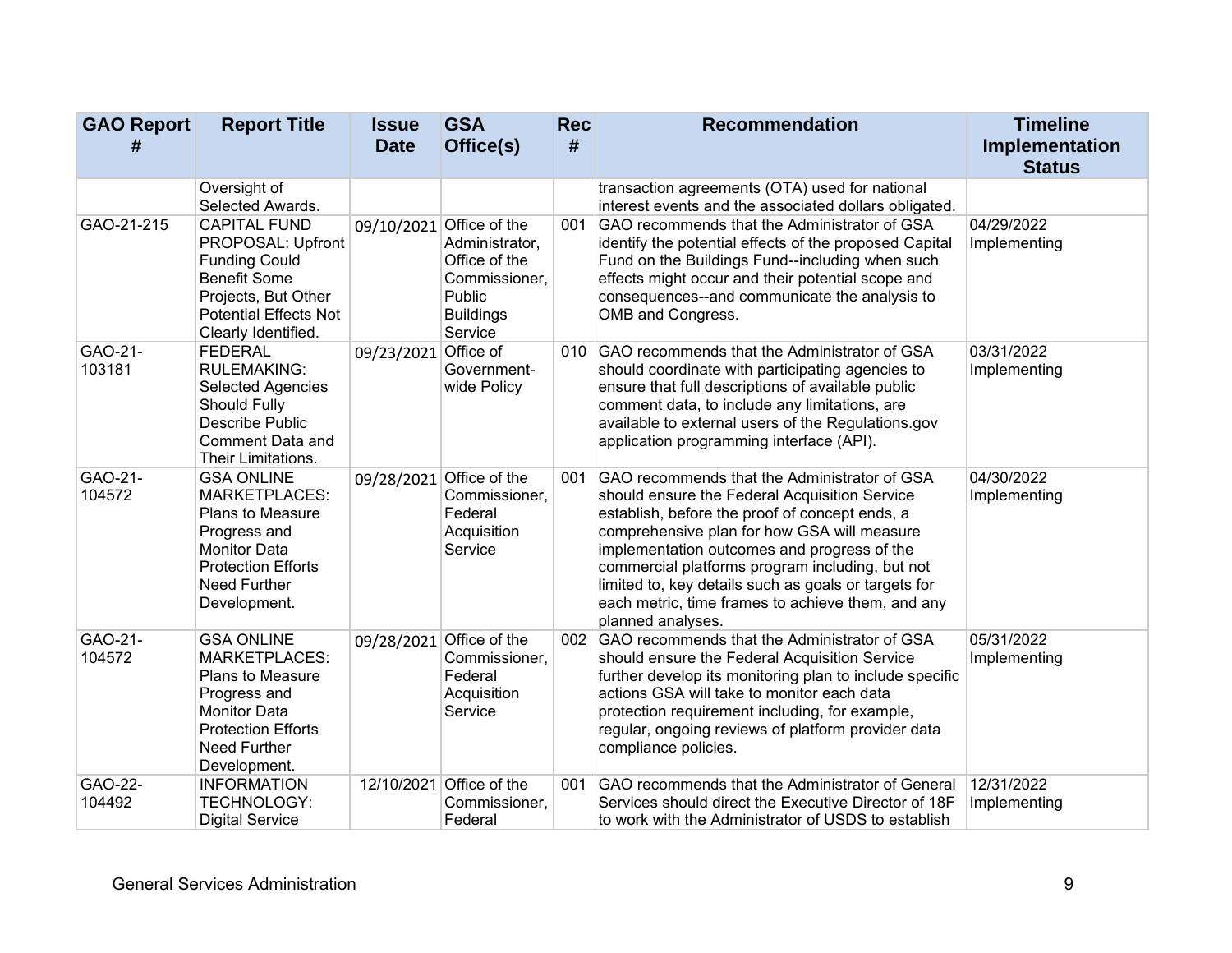| <b>GAO Report</b><br># | <b>Report Title</b>                                                                                                                                                                | <b>Issue</b><br><b>Date</b> | <b>GSA</b><br>Office(s)                                                           | <b>Rec</b><br># | <b>Recommendation</b>                                                                                                                                                                                                                                                                                                                                                                                                                                                                                                                                                                             | <b>Timeline</b><br>Implementation<br><b>Status</b> |
|------------------------|------------------------------------------------------------------------------------------------------------------------------------------------------------------------------------|-----------------------------|-----------------------------------------------------------------------------------|-----------------|---------------------------------------------------------------------------------------------------------------------------------------------------------------------------------------------------------------------------------------------------------------------------------------------------------------------------------------------------------------------------------------------------------------------------------------------------------------------------------------------------------------------------------------------------------------------------------------------------|----------------------------------------------------|
|                        | Programs Need to<br>Consistently<br>Coordinate on<br>Developing<br>Guidance for<br>Agencies.                                                                                       |                             | Acquisition<br>Service<br>Technology<br>Transformation<br>Service                 |                 | and document an approach to coordinate on the IT<br>guidance they provide to agencies.                                                                                                                                                                                                                                                                                                                                                                                                                                                                                                            |                                                    |
| GAO-22-<br>104574      | <b>OPEN DATA:</b><br><b>Additional Action</b><br>Required for Full<br>Public Access.                                                                                               | 12/16/2021 Federal          | Acquisition<br>Service,<br>Technology<br>Transformation<br>Service                | 001             | GAO recommends that the Administrator of GSA<br>should develop and implement procedures for<br>determining user needs and conducting usability<br>testing, to ensure Data.gov addresses user needs,<br>consistent with OMB guidance in M-17-06.                                                                                                                                                                                                                                                                                                                                                   | 09/30/2022<br>Implementing                         |
|                        | GAO-22-104639 FEDERAL REAL<br><b>PROPERTY: GSA</b><br><b>Should Fully Assess</b><br>Its Prospectus<br>Process and<br>Communicate<br>Results with Its<br>Authorizing<br>Committees. |                             | 1/21/2022 Office of the<br>Commissioner,<br>Public<br><b>Buildings</b><br>Service | 001             | GAO recommends that the Commissioner of the<br>Public Buildings Service should fully assess the<br>prospectus process for leases and capital projects-<br>including identifying, analyzing, and responding to<br>risks associated with the process that may limit<br>GSA's ability to manage its assets portfolio-and<br>should implement potential improvements to the<br>process identified through the assessment. As part<br>of this assessment, the Commissioner should solicit<br>input from GSA's authorizing committees about<br>challenges and risks posed by the prospectus<br>process. | 12/31/2022<br>Implementing                         |
|                        | GAO-22-104639 FEDERAL REAL<br>PROPERTY: GSA<br><b>Should Fully Assess</b><br>Its Prospectus<br>Process and<br>Communicate<br>Results with Its<br>Authorizing<br>Committees.        |                             | 1/21/2022 Office of the<br>Commissioner,<br>Public<br><b>Buildings</b><br>Service | 002             | GAO recommends that the Administrator of the<br><b>General Services Administration should</b><br>communicate to the agency's authorizing<br>committees the results of GSA's assessment,<br>including any proposed changes to the process that<br>may require legislative action to implement.                                                                                                                                                                                                                                                                                                     | 12/31/2022<br>Implementing                         |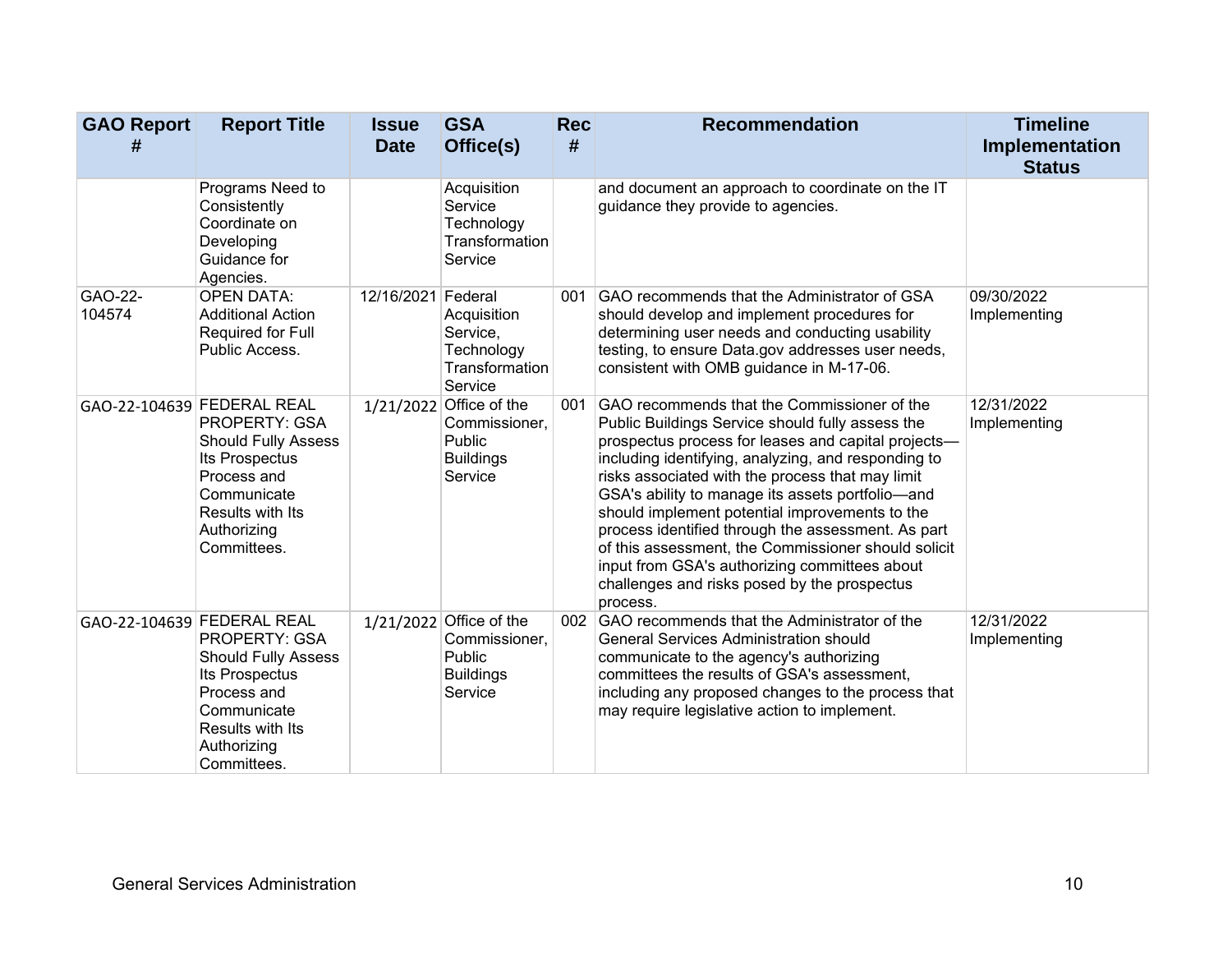### **GSA-OIG Recommendation Status and Timelines**

| OIG Report #    | <b>Report Title</b>                                                                                                                                       | <b>Issue</b><br><b>Date</b> | <b>GSA</b><br>Office(s)                                                                    | #   | <b>Rec</b> Recommendation                                                                                                                                                                                                                                                                                                                                                                                                            | <b>Timeline</b><br>Implementation<br><b>Status</b> |
|-----------------|-----------------------------------------------------------------------------------------------------------------------------------------------------------|-----------------------------|--------------------------------------------------------------------------------------------|-----|--------------------------------------------------------------------------------------------------------------------------------------------------------------------------------------------------------------------------------------------------------------------------------------------------------------------------------------------------------------------------------------------------------------------------------------|----------------------------------------------------|
| A180073P2R19006 | <b>GSA's Northeast and</b><br>Caribbean Region<br><b>Lacks Policies and</b><br>Procedures for<br>Emergencies and<br><b>Evacuations in Puerto</b><br>Rico. |                             | 06/19/2019 Office of the<br>Regional<br>Commissioner,<br>Office of<br>Mission<br>Assurance | 002 | The Regional Commissioner for<br>the Public Buildings Service in the<br>Northeast and Caribbean Region,<br>recoup \$9,062 for hotel<br>overcharges and billing errors.                                                                                                                                                                                                                                                               | In Collection                                      |
| A170121Q6P20006 | The Federal<br><b>Acquisition Service's</b><br>Reporting of Small<br><b>Business</b><br>Procurements<br><b>Contained Significant</b><br>Inaccuracies      |                             | 09/14/2020 Office of the<br>Commissioner,<br>Federal<br>Acquisition<br>Service             | 001 | OIG recommends that the FAS<br>Commissioner address the FPDS-<br>NG limitations to ensure that<br>contracting officers can accurately<br>identify, and the data will<br>accurately reflect, small business<br>procurements.                                                                                                                                                                                                          | 9/30/2022<br>Implementing                          |
| A190016ITF21002 | Audit of GSA's Insider<br><b>Threat Program</b>                                                                                                           | 02/17/2021                  | Office of the<br>Deputy<br>Administrator.<br>Office of<br>Mission<br>Assurance             |     | 001A OIG recommends the GSA Deputy<br>Administrator and the ITP Senior<br>Designated Official establish<br>effective controls to enhance<br>cross-organizational<br>communication and collaboration<br>with the ITP by re-establishing<br>consistent group collaboration with<br>OHRM, Office of GSA IT, OCFO,<br>OMA, and other relevant offices to<br>consult on broader, non-case-<br>specific, insider-threat-related<br>issues. | 4/29/2022<br>Implementing                          |
| A190016ITF21002 | Audit of GSA's Insider<br><b>Threat Program</b>                                                                                                           |                             | 02/17/2021 Office of the<br>Deputy<br>Administrator,<br>Office of<br>Mission<br>Assurance  |     | 001C OIG recommends the GSA Deputy<br>Administrator and the ITP Senior<br>Designated Official establish<br>effective controls to enhance<br>cross-organizational<br>communication and collaboration<br>with the ITP by establishing a                                                                                                                                                                                                | 4/29/2022<br>Implementing                          |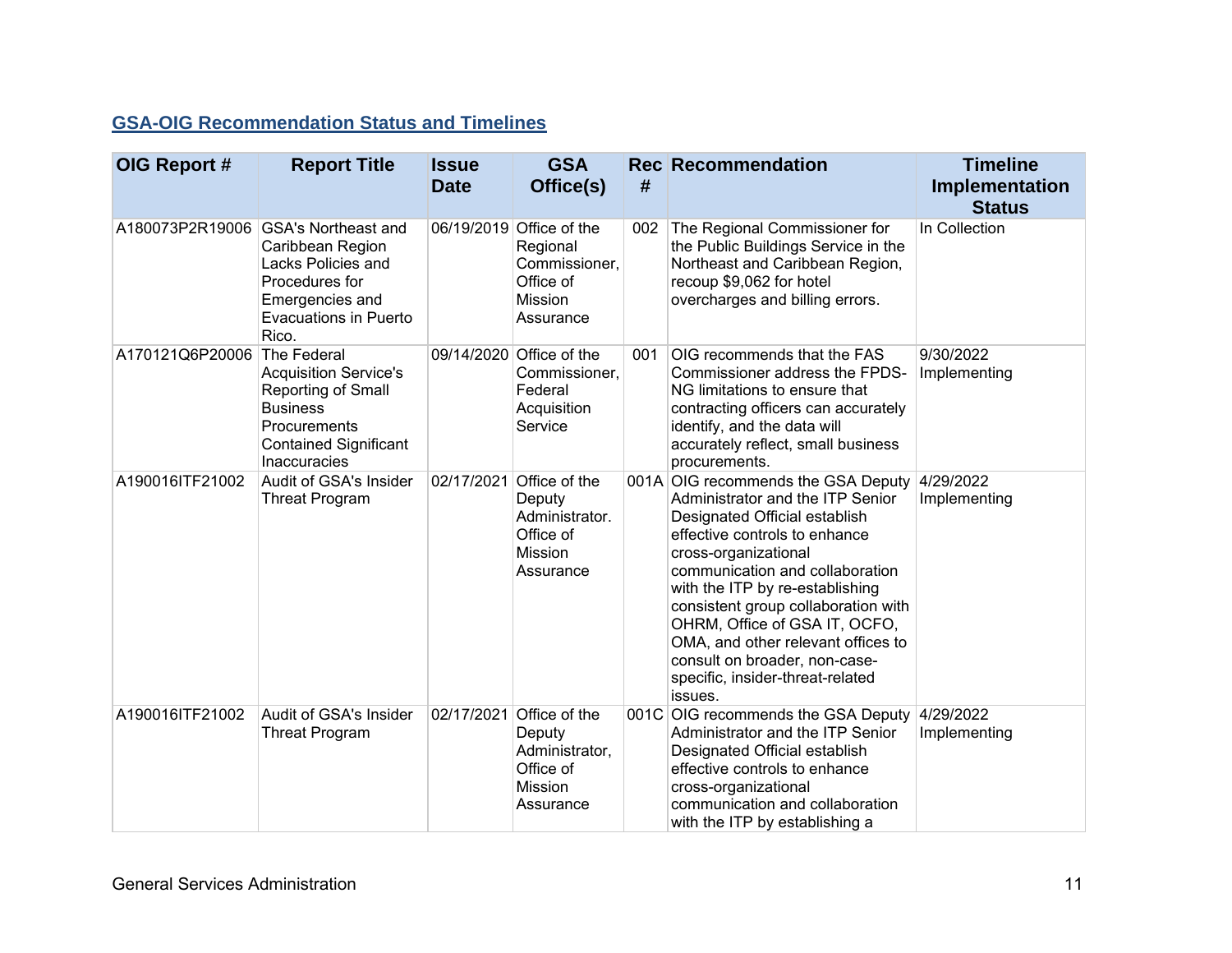| OIG Report #    | <b>Report Title</b>                             | <b>Issue</b><br><b>Date</b> | <b>GSA</b><br>Office(s)                                                                   | # | <b>Rec</b> Recommendation                                                                                                                                                                                                                                                                                                                                                                                                                                                                                                                                                                                                                                                                                                    | <b>Timeline</b><br>Implementation<br><b>Status</b> |
|-----------------|-------------------------------------------------|-----------------------------|-------------------------------------------------------------------------------------------|---|------------------------------------------------------------------------------------------------------------------------------------------------------------------------------------------------------------------------------------------------------------------------------------------------------------------------------------------------------------------------------------------------------------------------------------------------------------------------------------------------------------------------------------------------------------------------------------------------------------------------------------------------------------------------------------------------------------------------------|----------------------------------------------------|
|                 |                                                 |                             |                                                                                           |   | method for the ITP to proactively<br>and consistently receive insider<br>threat information from OHRM,<br>Office of GSA IT, OCFO, OMA,<br>and other relevant offices.                                                                                                                                                                                                                                                                                                                                                                                                                                                                                                                                                        |                                                    |
| A190016ITF21002 | Audit of GSA's Insider<br><b>Threat Program</b> |                             | 02/17/2021 Office of the<br>Deputy<br>Administrator,<br>Office of<br>Mission<br>Assurance |   | 002A OIG recommends the GSA Deputy<br>Administrator and the ITP Senior<br>Designated Official establish<br>effective controls to enhance<br>oversight of the employee<br>separation and termination<br>processes by establishing<br>procedures that ensure the ITP is<br>informed and aware of insider<br>threat risks posed by separated<br>and terminated employees. Among<br>other things, the ITP must be<br>notified when GSA employees'<br>and contractors' IT accounts have<br>not been deactivated within 24<br>hours of their last day of<br>employment and their PIV cards<br>have not been recovered and<br>destroyed in accordance with<br><b>Federal Information Processing</b><br>Standards Publication 201-2. | 4/29/2022<br>Implementing                          |
| A190016ITF21002 | Audit of GSA's Insider<br><b>Threat Program</b> |                             | 02/17/2021 Office of the<br>Deputy<br>Administrator,<br>Office of<br>Mission<br>Assurance |   | 002B OIG recommends the GSA Deputy<br>Administrator and the ITP Senior<br>Designated Official establish<br>effective controls to enhance<br>oversight of the employee<br>separation and termination<br>processes by enhancing<br>procedures to monitor separated<br>and terminated employees' IT<br>account activity prior to and after                                                                                                                                                                                                                                                                                                                                                                                      | 4/29/2022<br>Implementing                          |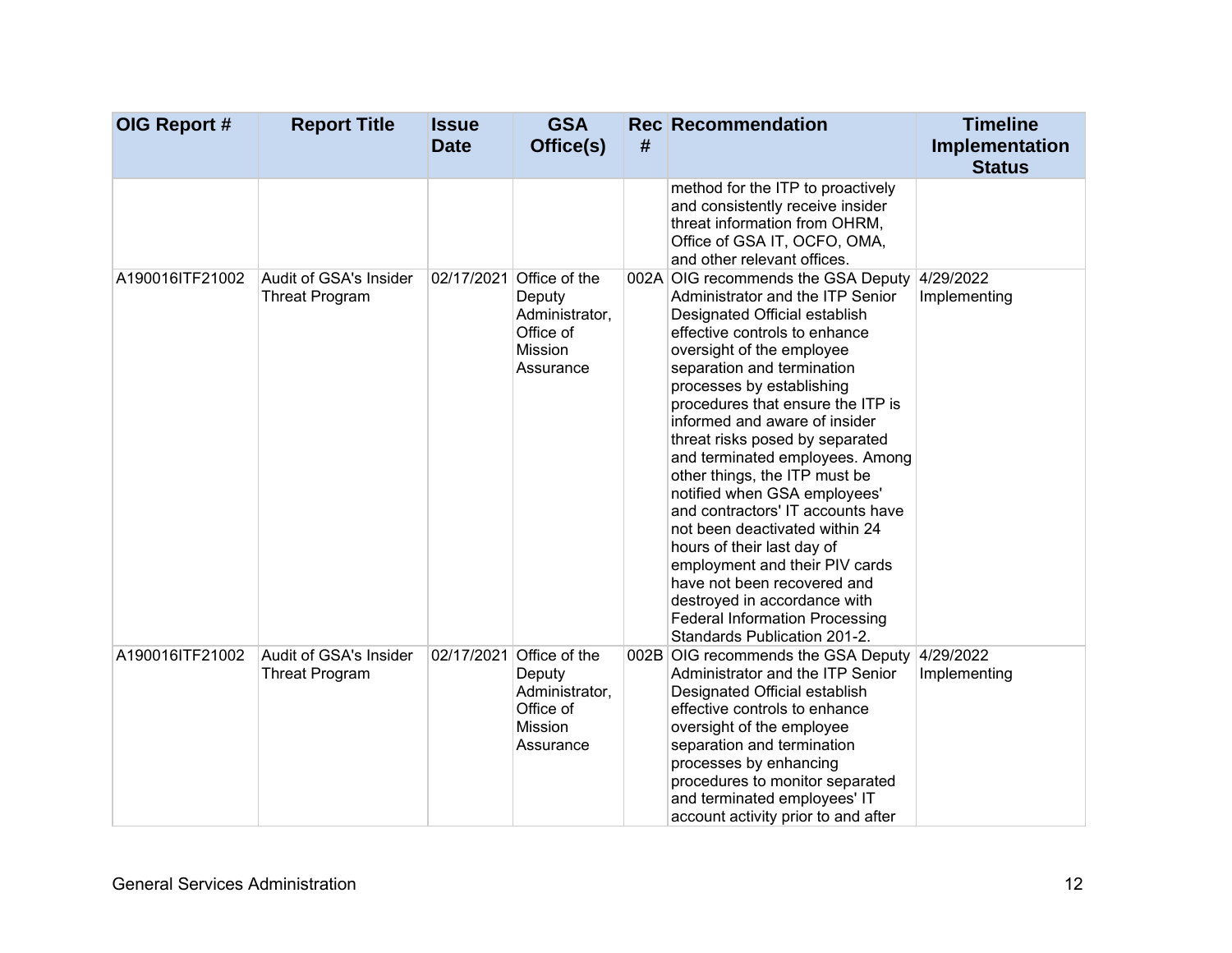| OIG Report # | <b>Report Title</b>                                                                                                                                      | <b>Issue</b><br><b>Date</b> | <b>GSA</b><br>Office(s)                                             | #   | <b>Rec Recommendation</b>                                                                                                                                                                                                                                                                                                                                                                        | <b>Timeline</b><br>Implementation |
|--------------|----------------------------------------------------------------------------------------------------------------------------------------------------------|-----------------------------|---------------------------------------------------------------------|-----|--------------------------------------------------------------------------------------------------------------------------------------------------------------------------------------------------------------------------------------------------------------------------------------------------------------------------------------------------------------------------------------------------|-----------------------------------|
|              |                                                                                                                                                          |                             |                                                                     |     |                                                                                                                                                                                                                                                                                                                                                                                                  | <b>Status</b>                     |
|              |                                                                                                                                                          |                             |                                                                     |     | the last day of employment.<br>Consult with the Office of General<br>Counsel as needed.                                                                                                                                                                                                                                                                                                          |                                   |
| JE21-001     | OIG EVALUATION<br><b>REPORT: GSA's</b><br><b>National Capital</b><br>Region Internal Fleet is<br>Underutilized                                           | 02/25/2021                  | Office of<br>Administrative<br><b>Services</b>                      | 002 | OIG recommends that the Chief<br>Administrative Services Officer<br>should evaluate the Executive<br>Driver Program current usage<br>against commercially available<br>transportation sources and rates to<br>balance needs and achieve cost<br>savings beneficial to the<br>Government.                                                                                                         | 04/29/2022<br>Implementing        |
| JE21-001     | <b>OIG EVALUATION</b><br><b>REPORT: GSA's</b><br><b>National Capital</b><br>Region Internal Fleet is<br>Underutilized                                    | 02/25/2021                  | Office of<br>Administrative<br><b>Services</b>                      | 003 | OIG recommends that the Chief<br>Administrative Services Officer<br>should create procedures to<br>identify GSA employees who are<br>authorized to operate vehicles and<br>ensure compliance with federal<br>requirements for authorized<br>operators, including the OAS<br>employee serving as an Executive<br>Driver Program driver.                                                           | 04/29/2022<br>Implementing        |
|              | A201009Q3P21001 FAS's Packaged Office 03/30/2021<br>Furniture Program<br>Limits Opportunities for<br><b>Better Prices and</b><br><b>Taxpayer Savings</b> |                             | Office of the<br>Commissioner,<br>Federal<br>Acquisition<br>Service | 001 | OIG recommends that the FAS<br>Commissioner ensure that<br>contracts awarded to resellers<br>under the Packaged Office<br>Furniture program meet federal<br>regulations and FAS policy by<br>developing and implementing a<br>plan to remove current solicitation<br>language that does not require<br>contractors to submit a CSP<br>disclosure under SIN 33721P,<br>Packaged Office Furniture. | 03/31/2022<br>Implementing        |
|              | A201009Q3P21001 FAS's Packaged Office 03/30/2021 Office of the<br><b>Furniture Program</b>                                                               |                             | Commissioner,                                                       |     | 002A OIG recommends that the FAS<br>Commissioner ensure that                                                                                                                                                                                                                                                                                                                                     | 03/31/2022<br>Implementing        |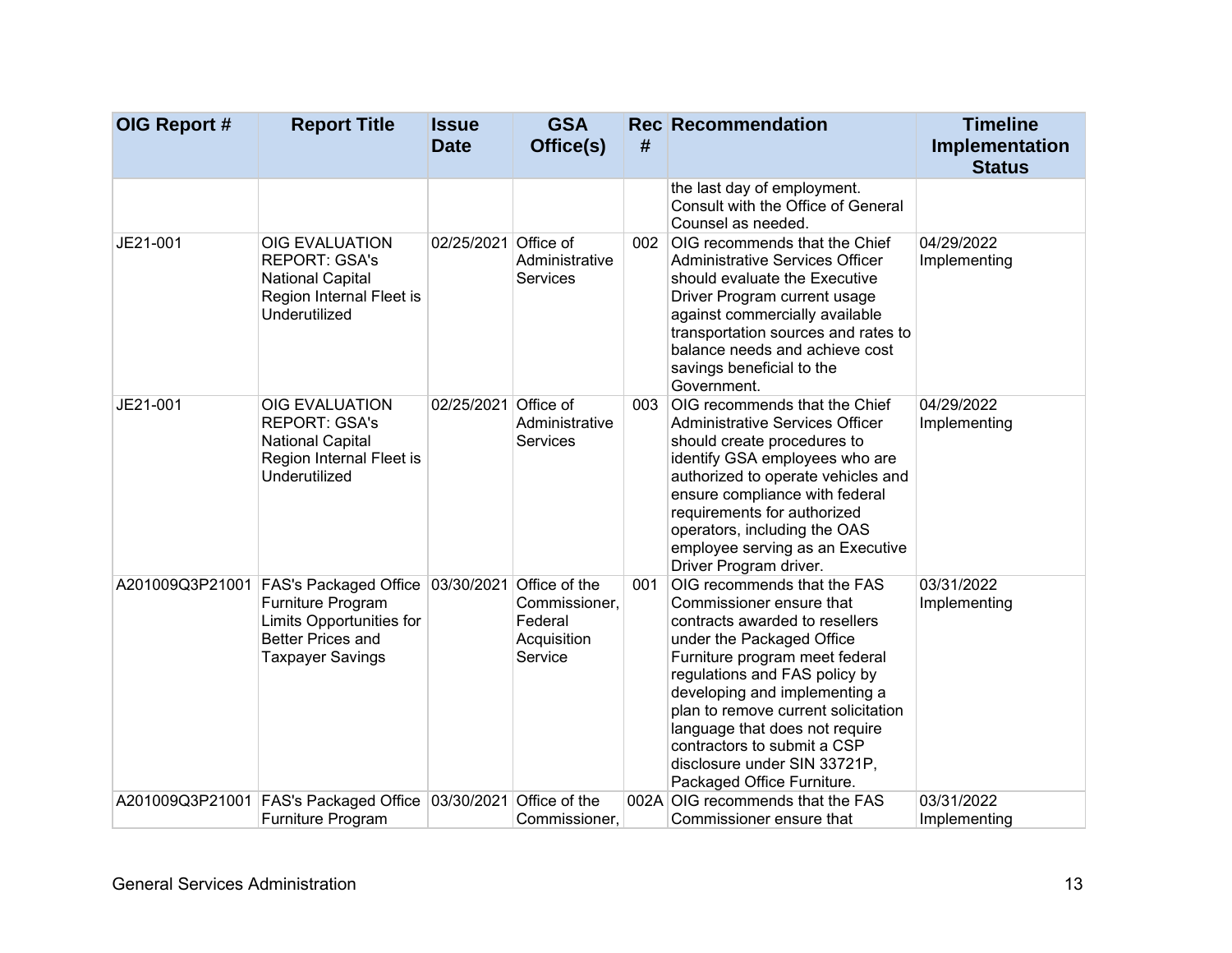| OIG Report # | <b>Report Title</b>                                                                                                                      | <b>Issue</b><br><b>Date</b> | <b>GSA</b><br>Office(s)                                                        | # | <b>Rec</b> Recommendation                                                                                                                                                                                                                                                                                                                                                                                                                                                                                                                                                          | <b>Timeline</b><br>Implementation |
|--------------|------------------------------------------------------------------------------------------------------------------------------------------|-----------------------------|--------------------------------------------------------------------------------|---|------------------------------------------------------------------------------------------------------------------------------------------------------------------------------------------------------------------------------------------------------------------------------------------------------------------------------------------------------------------------------------------------------------------------------------------------------------------------------------------------------------------------------------------------------------------------------------|-----------------------------------|
|              | Limits Opportunities for<br><b>Better Prices and</b><br><b>Taxpayer Savings</b>                                                          |                             | Federal<br>Acquisition<br>Service                                              |   | contracts awarded to resellers<br>under the Packaged Office<br>Furniture program meet federal<br>regulations and FAS policy by<br>developing and implementing<br>controls to ensure compliance with<br><b>Federal Acquisition Regulation</b><br>15.4, Contract Pricing; GSA<br>Acquisition Regulation 538.270,<br><b>Evaluation of Federal Supply</b><br>Schedule (FSS) offers; and FAS<br>Policy and Procedure 2018-03,<br>Proper Documentation of Price<br>Analysis Decisions - Federal<br>Supply Schedule (FSS)                                                                 | <b>Status</b>                     |
|              | A201009Q3P21001   FAS's Packaged Office<br>Furniture Program<br>Limits Opportunities for<br>Better Prices and<br><b>Taxpayer Savings</b> |                             | 03/30/2021 Office of the<br>Commissioner,<br>Federal<br>Acquisition<br>Service |   | 002B OIG recommends that the FAS<br>Commissioner ensure that<br>contracts awarded to resellers<br>under the Packaged Office<br>Furniture program meet federal<br>regulations and FAS policy by<br>developing and implementing<br>controls to ensure compliance with<br><b>Federal Acquisition Regulation</b><br>15.4, Contract Pricing; GSA<br>Acquisition Regulation 538.270,<br><b>Evaluation of Federal Supply</b><br>Schedule (FSS) offers; and FAS<br>Policy and Procedure 2018-03,<br>Proper Documentation of Price<br>Analysis Decisions - Federal<br>Supply Schedule (FSS) | 03/31/2022<br>Implementing        |
|              | A190021P5R21003 PBS's National Capital<br>Region is Failing to<br><b>Adequately Manage</b><br>and Oversee the                            |                             | 05/17/2021 R11 Office of<br>the Regional<br>Commissioner                       |   | 003B OIG recommends that the PBS<br>Regional Commissioner for the<br>National Capital Region take<br>appropriate action to address the                                                                                                                                                                                                                                                                                                                                                                                                                                             | 4/29/2022<br>Implementing         |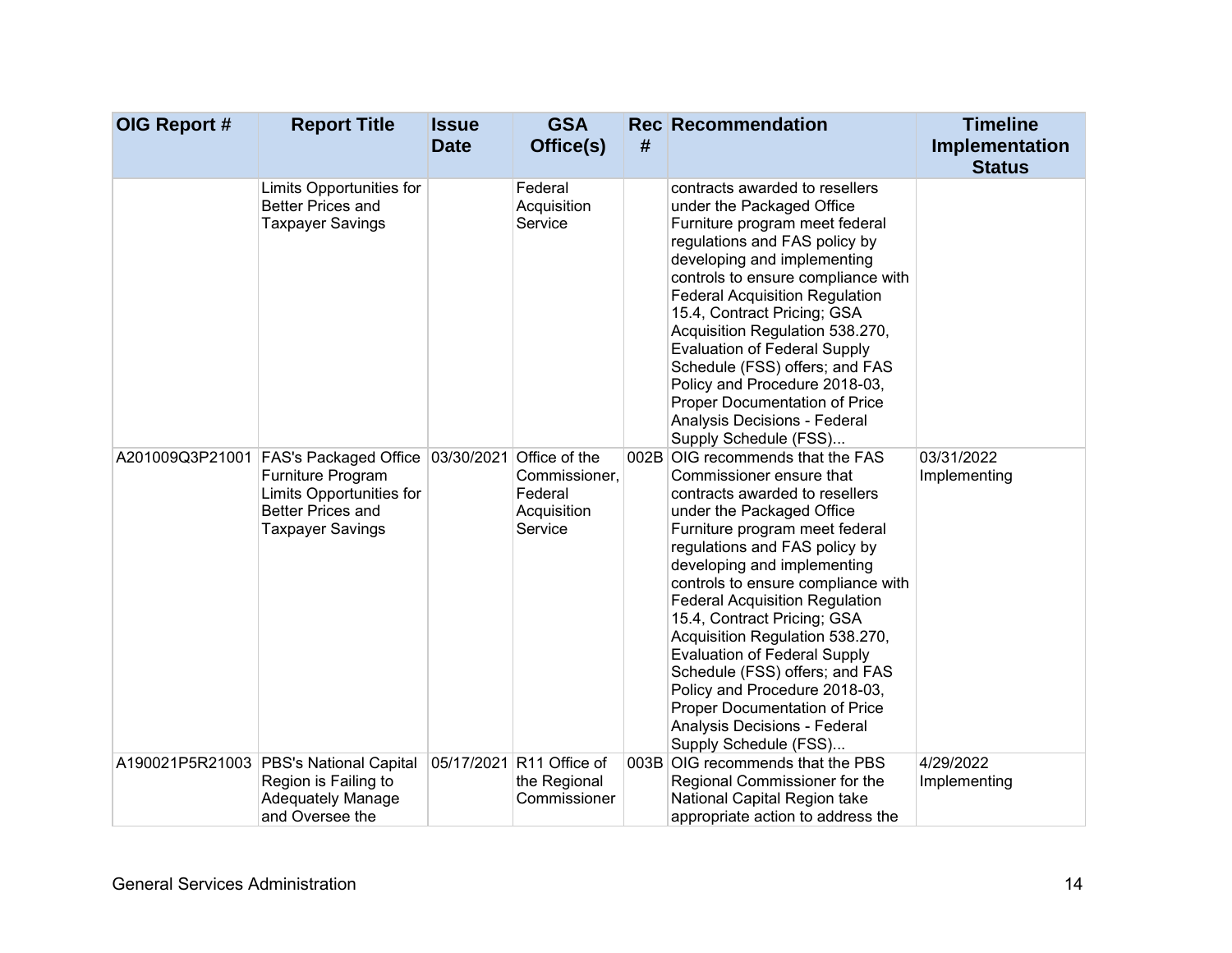| OIG Report # | <b>Report Title</b>                                                                                                                                                                            | <b>Issue</b><br><b>Date</b> | <b>GSA</b><br>Office(s)                                  | # | <b>Rec</b> Recommendation                                                                                                                                                                                                                                                                                                                                                                                                                                                                                                                                          | <b>Timeline</b><br>Implementation<br><b>Status</b> |
|--------------|------------------------------------------------------------------------------------------------------------------------------------------------------------------------------------------------|-----------------------------|----------------------------------------------------------|---|--------------------------------------------------------------------------------------------------------------------------------------------------------------------------------------------------------------------------------------------------------------------------------------------------------------------------------------------------------------------------------------------------------------------------------------------------------------------------------------------------------------------------------------------------------------------|----------------------------------------------------|
|              | <b>Building Services</b><br>Contracts at the FDA's<br>White Oak Campus                                                                                                                         |                             |                                                          |   | issues associated with oversight of<br>the O&M building services<br>contract. At a minimum, PBS NCR<br>should conduct an assessment to:<br>(1) identify staff required to be<br>present during the afterhours shift,<br>(2) enforce the statement of work,<br>and (3) monitor staffing of the<br>afterhours shift.                                                                                                                                                                                                                                                 |                                                    |
|              | A190021P5R21003 PBS's National Capital<br>Region is Failing to<br><b>Adequately Manage</b><br>and Oversee the<br><b>Building Services</b><br>Contracts at the FDA's<br><b>White Oak Campus</b> |                             | 05/17/2021 R11 Office of<br>the Regional<br>Commissioner |   | 003C OIG recommends that the PBS<br>Regional Commissioner for the<br>National Capital Region take<br>appropriate action to address the<br>issues associated with oversight of<br>the O&M building services<br>contract. At a minimum, PBS NCR<br>should perform a comprehensive<br>review of the after-hours staffing<br>from August 2015 to the<br>present; determine the total<br>amount of overpayment for shifts<br>that were<br>understaffed and inadequately<br>staffed; recover the overpayment<br>from Honeywell;<br>and return any overpayment to<br>FDA. | 4/29/2022<br>Implementing                          |
|              | A190021P5R21003 PBS's National Capital<br>Region is Failing to<br><b>Adequately Manage</b><br>and Oversee the<br><b>Building Services</b><br>Contracts at the FDA's<br>White Oak Campus        |                             | 05/17/2021 R11 Office of<br>the Regional<br>Commissioner |   | 005A OIG recommends that the PBS<br>Regional Commissioner for the<br>National Capital Region take<br>appropriate action to address<br>building security vulnerability<br>concerns. At a minimum, PBS<br>NCR should conduct a risk<br>assessment of the security                                                                                                                                                                                                                                                                                                    | 3/31/2022<br>Implementing                          |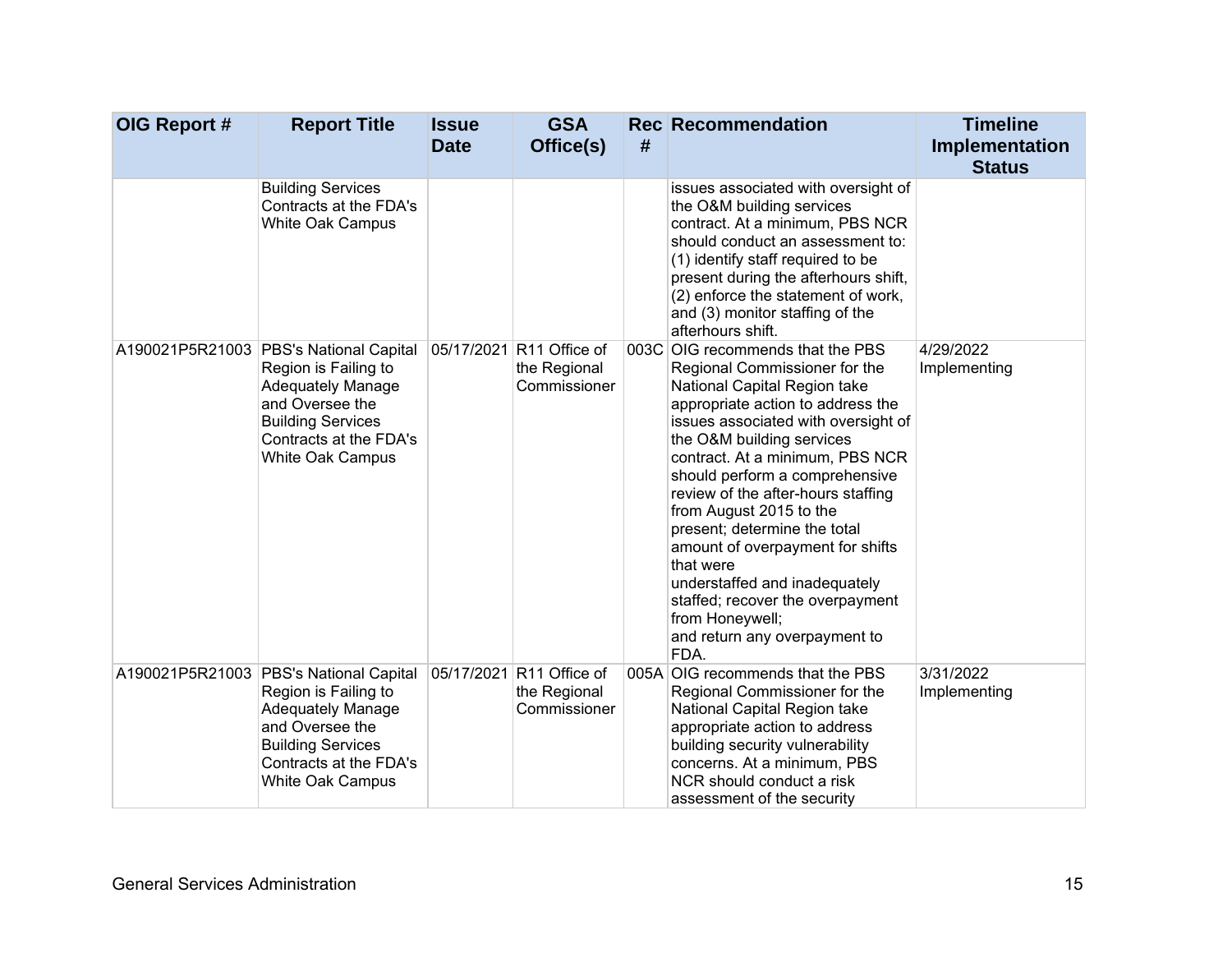| OIG Report # | <b>Report Title</b>                                                                                                                                                                     | <b>Issue</b><br><b>Date</b> | <b>GSA</b><br>Office(s)                                  | # | <b>Rec</b> Recommendation                                                                                                                                                                                                                                                                                                                                                                                                            | <b>Timeline</b><br>Implementation<br><b>Status</b> |
|--------------|-----------------------------------------------------------------------------------------------------------------------------------------------------------------------------------------|-----------------------------|----------------------------------------------------------|---|--------------------------------------------------------------------------------------------------------------------------------------------------------------------------------------------------------------------------------------------------------------------------------------------------------------------------------------------------------------------------------------------------------------------------------------|----------------------------------------------------|
|              |                                                                                                                                                                                         |                             |                                                          |   | vulnerabilities at the White Oak<br>campus.                                                                                                                                                                                                                                                                                                                                                                                          |                                                    |
|              | A190021P5R21003 PBS's National Capital<br>Region is Failing to<br><b>Adequately Manage</b><br>and Oversee the<br><b>Building Services</b><br>Contracts at the FDA's<br>White Oak Campus |                             | 05/17/2021 R11 Office of<br>the Regional<br>Commissioner |   | 006A OIG recommends that the PBS<br>Regional Commissioner for the<br>National Capital Region improve<br>the oversight of the fire services<br>contract and preventative<br>maintenance of backflow<br>preventers by providing training to<br>the PBS NCR building managers,<br>CORs, and the contracting officer<br>to ensure adherence to contract<br>provisions. Communicate these<br>requirements throughout the<br>organization. | 5/31/2022<br>Implementing                          |
|              | A190021P5R21003 PBS's National Capital<br>Region is Failing to<br><b>Adequately Manage</b><br>and Oversee the<br><b>Building Services</b><br>Contracts at the FDA's<br>White Oak Campus |                             | 05/17/2021 R11 Office of<br>the Regional<br>Commissioner |   | 006B OIG recommends that the PBS<br>Regional Commissioner for the<br>National Capital Region improve<br>the oversight of the fire services<br>contract and preventative<br>maintenance of backflow<br>preventers by establishing<br>procedures to ensure compliance<br>with National Fire Protection<br>Association standards.                                                                                                       | 3/31/2022<br>Implementing                          |
|              | A190021P5R21003 PBS's National Capital<br>Region is Failing to<br><b>Adequately Manage</b><br>and Oversee the<br><b>Building Services</b><br>Contracts at the FDA's<br>White Oak Campus |                             | 05/17/2021 R11 Office of<br>the Regional<br>Commissioner |   | 011A OIG recommends that the PBS<br>Regional Commissioner for the<br>National Capital Region address<br>the improper destruction of<br>contract file documentation<br>identified in Finding 7 by<br>conducting a review to identify all<br>missing contract file<br>documentation and replace, at a<br>minimum, contract file documents                                                                                              | 3/31/2022<br>Implementing                          |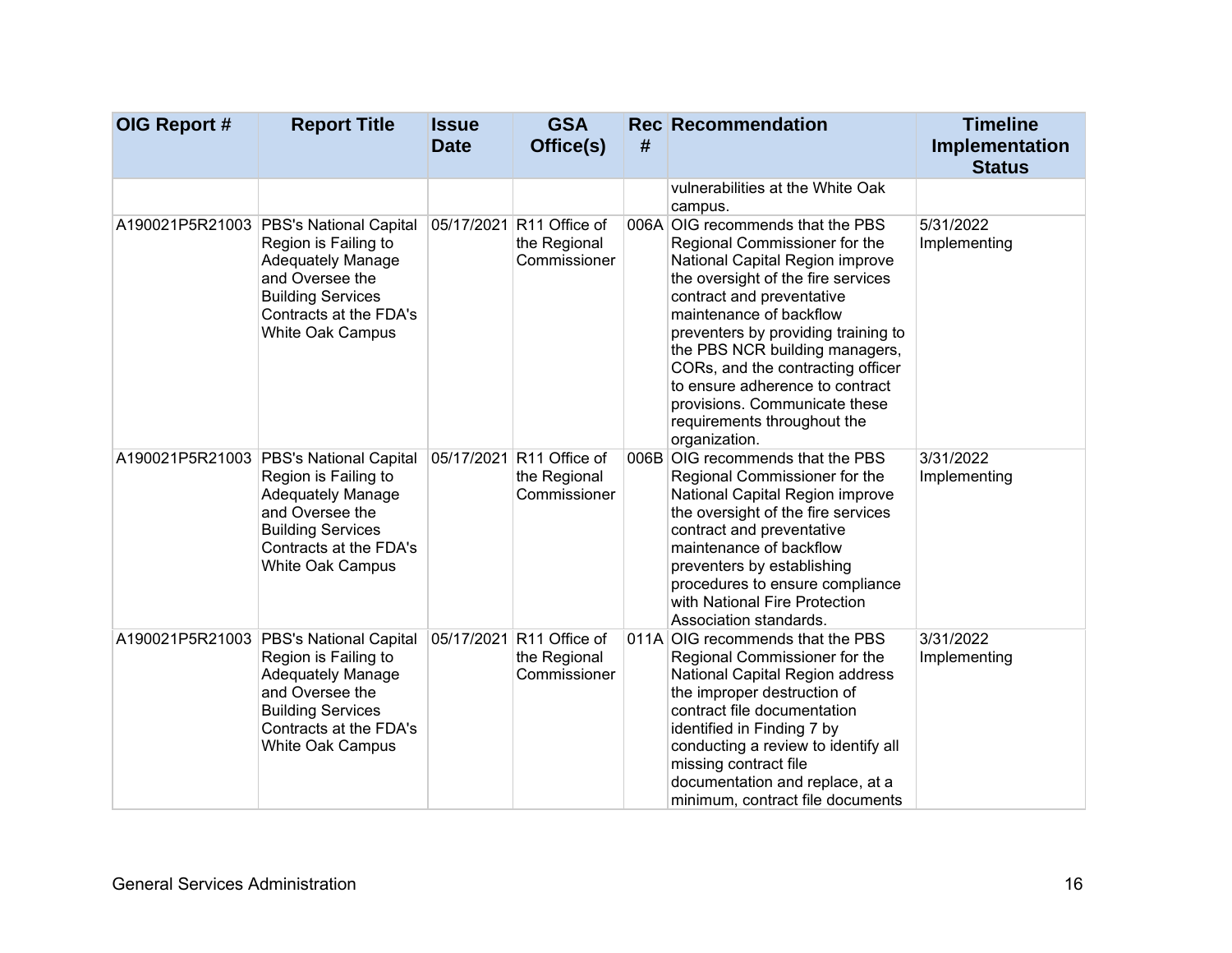| OIG Report #                       | <b>Report Title</b>                                                                                                                                                                     | <b>Issue</b><br><b>Date</b> | <b>GSA</b><br>Office(s)                                  | #   | <b>Rec Recommendation</b>                                                                                                                                                                                                                                                                                                                                                                    | <b>Timeline</b><br>Implementation<br><b>Status</b> |
|------------------------------------|-----------------------------------------------------------------------------------------------------------------------------------------------------------------------------------------|-----------------------------|----------------------------------------------------------|-----|----------------------------------------------------------------------------------------------------------------------------------------------------------------------------------------------------------------------------------------------------------------------------------------------------------------------------------------------------------------------------------------------|----------------------------------------------------|
|                                    |                                                                                                                                                                                         |                             |                                                          |     | necessary for providing oversight<br>of contract performance.                                                                                                                                                                                                                                                                                                                                |                                                    |
|                                    | A190021P5R21003 PBS's National Capital<br>Region is Failing to<br><b>Adequately Manage</b><br>and Oversee the<br><b>Building Services</b><br>Contracts at the FDA's<br>White Oak Campus |                             | 05/17/2021 R11 Office of<br>the Regional<br>Commissioner | 012 | OIG recommends that the PBS<br>Regional Commissioner for the<br>National Capital Region perform a<br>comprehensive assessment to<br>identify contractors that can meet<br>the clinical cleaning requirements<br>needed at the child care center<br>and expedite action to hire a new<br>contractor that is able to handle<br>the requirements of the contract.                               | 4/29/2022<br>Implementing                          |
| JE21-002                           | <b>OIG EVALUATION</b><br><b>REPORT: Evaluation</b><br>of the General Services<br>Administration's Use of<br>an Ad Hoc Appraisal<br>Process for an<br>Executive.                         | 09/14/2021 Office of        | General<br>Counsel                                       | 001 | OIG recommends that the<br>Administrator should take<br>appropriate action to remedy the<br>harm caused the executive by a<br>tainted performance review<br>process that resulted in an<br>unsatisfactory rating and in her<br>removal from the Associate<br>Administrator position, as well as<br>the loss of any opportunity for a FY<br>2017 performance period pay<br>increase or bonus. | Determining <sup>2</sup>                           |
| JE21-002                           | <b>OIG EVALUATION</b><br><b>REPORT: Evaluation</b><br>of the General Services<br>Administration's Use of<br>an Ad Hoc Appraisal<br>Process for an<br>Executive.                         | 09/14/2021 Office of        | General<br>Counsel                                       | 002 | OIG recommends that the GSA<br><b>General Counsel and Chief</b><br>Human Capital Officer should<br>review current processes and<br>procedures to ensure sufficient<br>oversight of employee misconduct<br>and disciplinary reviews, including<br>timely referral to the OIG.                                                                                                                 | Determining                                        |
| A201011PRR21006 Audit of PBS Lease | Administration.                                                                                                                                                                         | 09/21/2021                  | Office of the<br>Commissioner,                           |     | 001A OIG recommends that the PBS<br>Commissioner provide effective                                                                                                                                                                                                                                                                                                                           | 8/31/22 Implementing                               |

<sup>2</sup> Developed action plan awaiting auditor's approval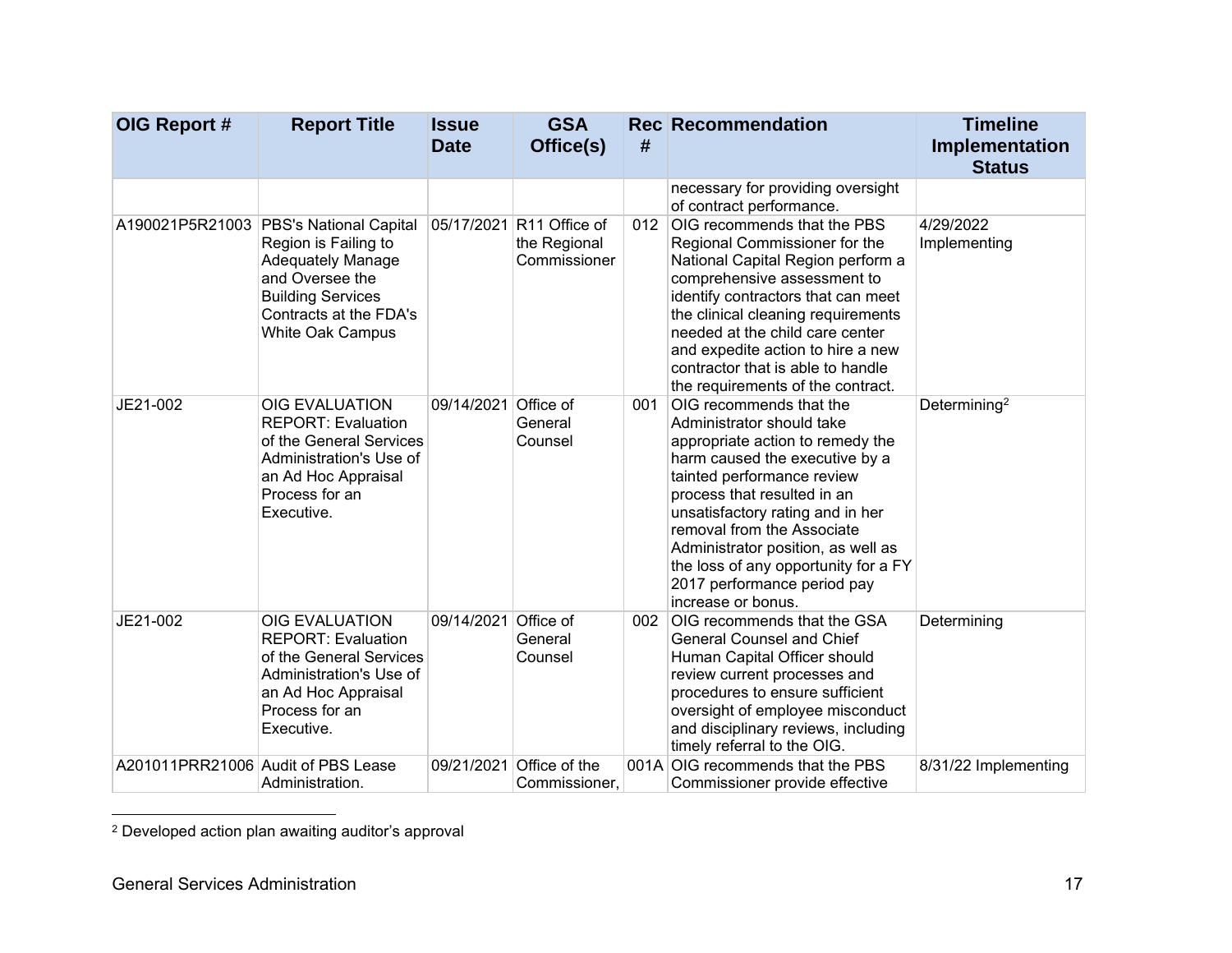| OIG Report #                       | <b>Report Title</b> | <b>Issue</b><br><b>Date</b> | <b>GSA</b><br>Office(s)                                                            | # | <b>Rec</b> Recommendation                                                                                                                                                                                                                                                                                                                                                                                                                          | <b>Timeline</b><br>Implementation<br><b>Status</b> |
|------------------------------------|---------------------|-----------------------------|------------------------------------------------------------------------------------|---|----------------------------------------------------------------------------------------------------------------------------------------------------------------------------------------------------------------------------------------------------------------------------------------------------------------------------------------------------------------------------------------------------------------------------------------------------|----------------------------------------------------|
|                                    |                     |                             | Public<br><b>Buildings</b><br>Service                                              |   | oversight over lease administration<br>managers (LAM). In particular,<br>ensure lease contracting officers<br>issue LAMs the contracting<br>officer's representative delegation<br>of authority letters when assigned<br>to a new lease.                                                                                                                                                                                                           |                                                    |
| A201011PRR21006 Audit of PBS Lease | Administration.     | 09/21/2021                  | Office of the<br>Commissioner,<br>Public<br><b>Buildings</b><br>Service            |   | 001B OIG recommends that the PBS<br>Commissioner provide effective<br>oversight over lease administration<br>managers (LAM). In particular,<br>require LAMs' supervisors to verify<br>that deficiencies identified in the<br>tenant satisfaction survey are fully<br>addressed in the action plans.                                                                                                                                                | 8/31/22 Implementing                               |
| A201011PRR21006 Audit of PBS Lease | Administration.     |                             | 09/21/2021 Office of the<br>Commissioner,<br>Public<br><b>Buildings</b><br>Service |   | 002A OIG recommends that the PBS<br>Commissioner review, update, and<br>provide adequate LAM training. In<br>particular, update the Lease<br>Management Desk Guide chapter<br>on training to require annual<br>training for LAMs in inspections<br>and lease management.                                                                                                                                                                           | 4/29/22 Implementing                               |
| A201011PRR21006 Audit of PBS Lease | Administration.     |                             | 09/21/2021 Office of the<br>Commissioner,<br>Public<br><b>Buildings</b><br>Service |   | 002B OIG recommends that the PBS<br>Commissioner review, update, and<br>provide adequate LAM training. In<br>particular, ensure training<br>addresses the importance of<br>obtaining and maintaining required<br>documentation for proper lease<br>administration, including, but not<br>limited to: (1) price<br>reasonableness determination<br>documents for post-occupancy<br>alterations projects and (2)<br>deficiency and close-out letters | 10/31/22 Implementing                              |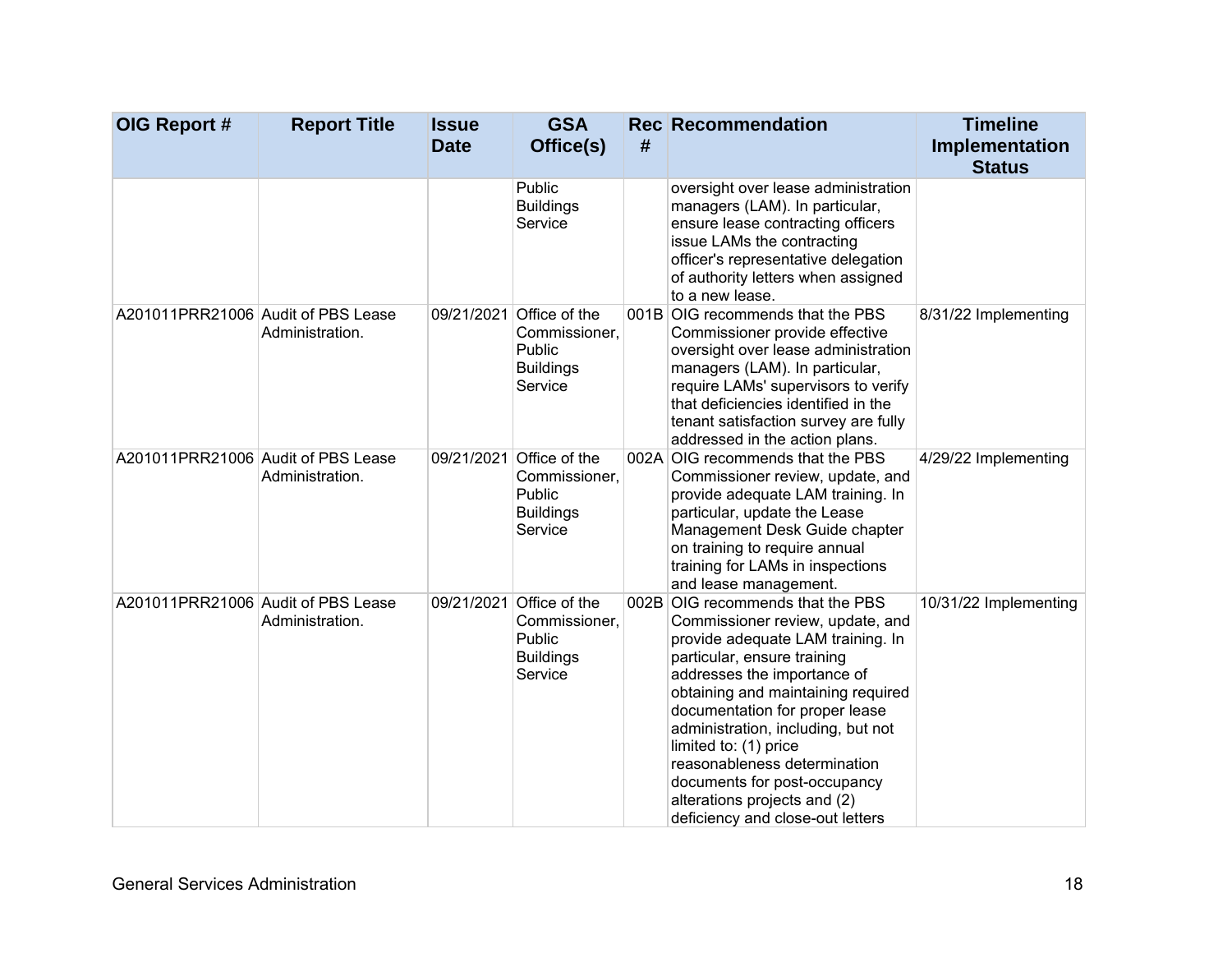| OIG Report #                       | <b>Report Title</b>                                                                                              | <b>Issue</b><br><b>Date</b> | <b>GSA</b><br>Office(s)                                                            | # | <b>Rec Recommendation</b>                                                                                                                                                                                                                                                                                                                                                                                                                                                                 | <b>Timeline</b><br>Implementation |
|------------------------------------|------------------------------------------------------------------------------------------------------------------|-----------------------------|------------------------------------------------------------------------------------|---|-------------------------------------------------------------------------------------------------------------------------------------------------------------------------------------------------------------------------------------------------------------------------------------------------------------------------------------------------------------------------------------------------------------------------------------------------------------------------------------------|-----------------------------------|
|                                    |                                                                                                                  |                             |                                                                                    |   |                                                                                                                                                                                                                                                                                                                                                                                                                                                                                           | <b>Status</b>                     |
|                                    |                                                                                                                  |                             |                                                                                    |   | after the annual inspection and<br>cure process.                                                                                                                                                                                                                                                                                                                                                                                                                                          |                                   |
| A201011PRR21006 Audit of PBS Lease | Administration.                                                                                                  |                             | 09/21/2021 Office of the<br>Commissioner,<br>Public<br><b>Buildings</b><br>Service |   | 003B OIG recommends that the PBS<br>Commissioner enhance efforts to<br>ensure an effective and efficient<br>LAM workforce. At a minimum,<br>these efforts should include<br>addressing recruitment and<br>retention for the LAM workforce.                                                                                                                                                                                                                                                | 7/29/22 Implementing              |
| A190067QTP21003 FAS's Inadequate   | Oversight of<br>Contractual and<br><b>Security Requirements</b><br>Places the USAccess<br>Program at Risk        | 09/24/2021                  | Office of the<br>Commissioner,<br>Federal<br>Acquisition<br>Service                |   | 001A OIG recommends the FAS<br><b>Commissioner improve USAccess</b><br>contract oversight to ensure<br>rigorous and accurate contract<br>development and administration.<br>Specifically, the FAS<br>Commissioner should strengthen<br>the USAccess contractual<br>requirements to ensure timely<br>remediation of USAccess IT<br>security vulnerabilities by<br>consulting with GSA's OCISO to<br>identify and address possible<br>disincentives for untimely<br>contractor performance. | 4/29/22 Implementing              |
| A190067QTP21003 FAS's Inadequate   | Oversight of<br>Contractual and<br><b>Security Requirements</b><br><b>Places the USAccess</b><br>Program at Risk |                             | 09/24/2021 Office of the<br>Commissioner,<br>Federal<br>Acquisition<br>Service     |   | 001B OIG recommends the FAS<br><b>Commissioner improve USAccess</b><br>contract oversight to ensure<br>rigorous and accurate contract<br>development and administration.<br>Specifically, the FAS<br>Commissioner should develop<br>performance standards that<br>comply with IT security<br>requirements.                                                                                                                                                                                | 4/29/22 Implementing              |
|                                    |                                                                                                                  |                             |                                                                                    |   |                                                                                                                                                                                                                                                                                                                                                                                                                                                                                           |                                   |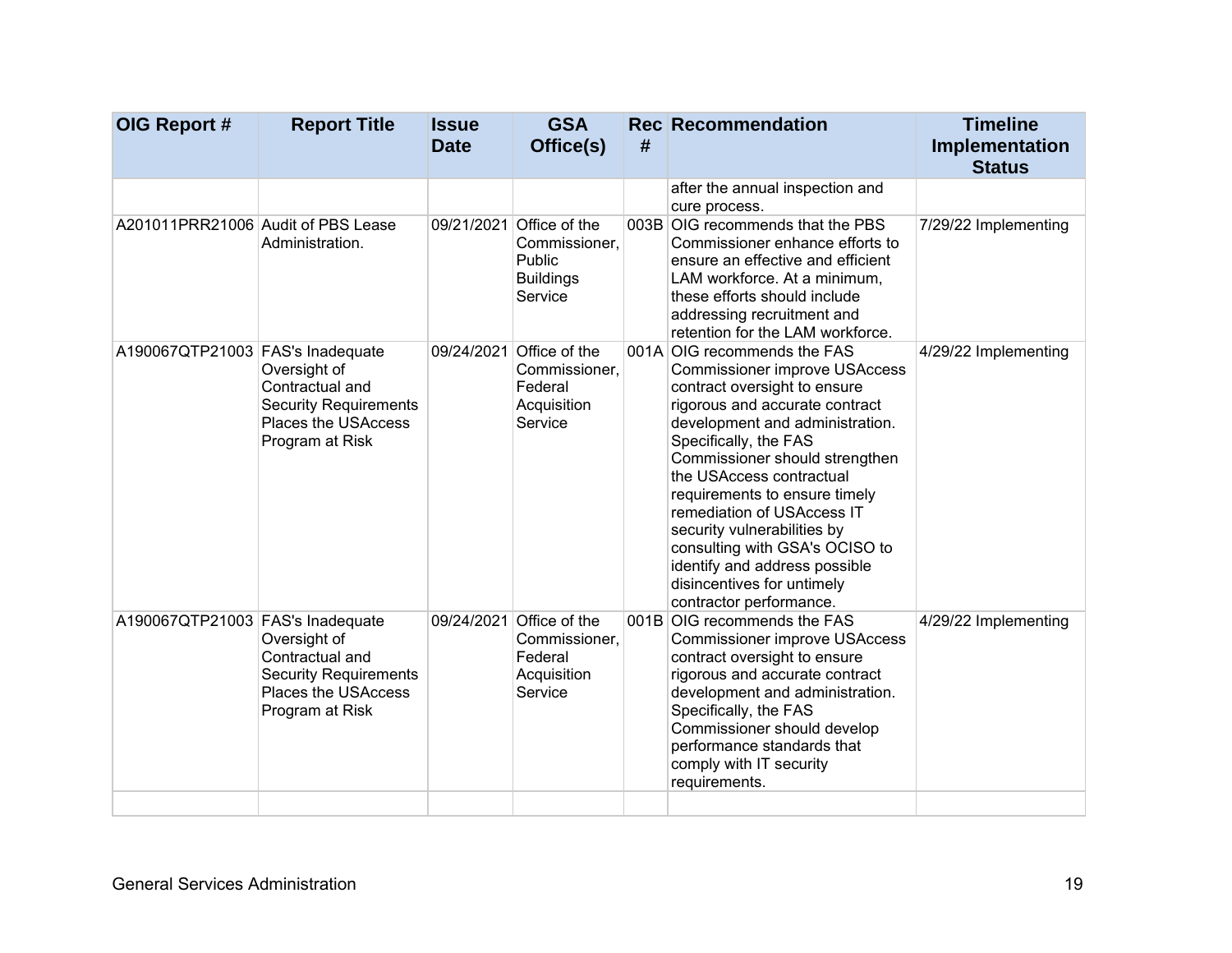| OIG Report #                     | <b>Report Title</b>                                                                                              | <b>Issue</b><br><b>Date</b> | <b>GSA</b><br>Office(s)                                                        | # | <b>Rec Recommendation</b>                                                                                                                                                                                                                                                                                                                                                                                                                                                                                               | <b>Timeline</b><br>Implementation<br><b>Status</b> |
|----------------------------------|------------------------------------------------------------------------------------------------------------------|-----------------------------|--------------------------------------------------------------------------------|---|-------------------------------------------------------------------------------------------------------------------------------------------------------------------------------------------------------------------------------------------------------------------------------------------------------------------------------------------------------------------------------------------------------------------------------------------------------------------------------------------------------------------------|----------------------------------------------------|
| A190067QTP21003 FAS's Inadequate | Oversight of<br>Contractual and<br><b>Security Requirements</b><br><b>Places the USAccess</b><br>Program at Risk |                             | 09/24/2021 Office of the<br>Commissioner,<br>Federal<br>Acquisition<br>Service |   | 002A OIG recommends the FAS<br><b>Commissioner improve USAccess</b><br>contract oversight to ensure<br>rigorous and accurate contract<br>development and administration.<br>Specifically, the FAS<br>Commissioner should increase<br>contractor accountability and<br>ensure quality performance by<br>revising the USAccess quality<br>assurance surveillance plan<br>(QASP) to better reflect key<br>aspects of contractor performance,<br>including but not limited to timely<br>security vulnerability remediation. | 5/31/22 Implementing                               |
| A190067QTP21003 FAS's Inadequate | Oversight of<br>Contractual and<br><b>Security Requirements</b><br><b>Places the USAccess</b><br>Program at Risk |                             | 09/24/2021 Office of the<br>Commissioner,<br>Federal<br>Acquisition<br>Service |   | 002B OIG recommends the FAS<br><b>Commissioner improve USAccess</b><br>contract oversight to ensure<br>rigorous and accurate contract<br>development and administration.<br>Specifically, the FAS<br>Commissioner should increase<br>contractor accountability and<br>ensure quality performance by<br>exercising existing QASP<br>provisions as appropriate to<br>ensure quality contractor<br>performance.                                                                                                            | 3/31/22 Implementing                               |
| A190067QTP21003 FAS's Inadequate | Oversight of<br>Contractual and<br><b>Security Requirements</b><br><b>Places the USAccess</b><br>Program at Risk |                             | 09/24/2021 Office of the<br>Commissioner,<br>Federal<br>Acquisition<br>Service |   | 003A OIG recommends the FAS<br><b>Commissioner improve USAccess</b><br>contract oversight to ensure<br>rigorous and accurate contract<br>development and administration.<br>Specifically, the FAS<br>Commissioner should ensure<br><b>USAccess security requirements</b>                                                                                                                                                                                                                                                | 4/29/22 Implementing                               |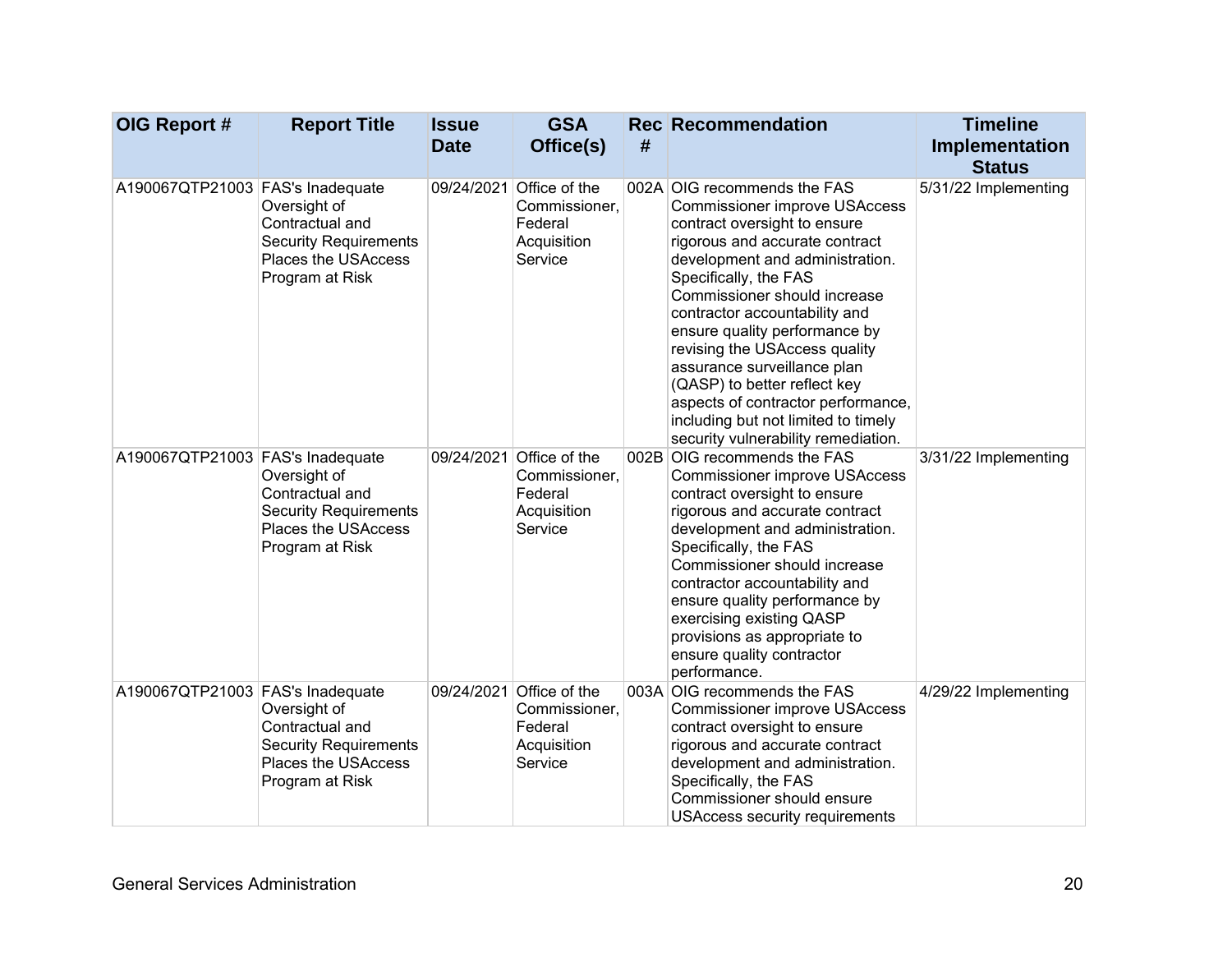| OIG Report #                     | <b>Report Title</b>                                                                                       | <b>Issue</b><br><b>Date</b> | <b>GSA</b><br>Office(s)                                                        | # | <b>Rec</b> Recommendation                                                                                                                                                                                                                                                                                                                                                                                                                                                                                                                                      | <b>Timeline</b><br>Implementation<br><b>Status</b> |
|----------------------------------|-----------------------------------------------------------------------------------------------------------|-----------------------------|--------------------------------------------------------------------------------|---|----------------------------------------------------------------------------------------------------------------------------------------------------------------------------------------------------------------------------------------------------------------------------------------------------------------------------------------------------------------------------------------------------------------------------------------------------------------------------------------------------------------------------------------------------------------|----------------------------------------------------|
|                                  |                                                                                                           |                             |                                                                                |   | are appropriately and properly<br>implemented by making risk-level<br>determinations for USAccess<br>contractor employees on a<br>position-by-position basis.                                                                                                                                                                                                                                                                                                                                                                                                  |                                                    |
| A190067QTP21003 FAS's Inadequate | Oversight of<br>Contractual and<br><b>Security Requirements</b><br>Places the USAccess<br>Program at Risk |                             | 09/24/2021 Office of the<br>Commissioner,<br>Federal<br>Acquisition<br>Service |   | 003B OIG recommends the FAS<br><b>Commissioner improve USAccess</b><br>contract oversight to ensure<br>rigorous and accurate contract<br>development and administration.<br>Specifically, the FAS<br>Commissioner should ensure<br><b>USAccess security requirements</b><br>are appropriately and properly<br>implemented by clearly,<br>comprehensively, and accurately<br>delineating all personnel security<br>and other security-related<br>contractual requirements, as well<br>as the roles and responsibilities for<br>implementing those requirements. | 4/29/22 Implementing                               |
| A190067QTP21003 FAS's Inadequate | Oversight of<br>Contractual and<br><b>Security Requirements</b><br>Places the USAccess<br>Program at Risk |                             | 09/24/2021 Office of the<br>Commissioner,<br>Federal<br>Acquisition<br>Service |   | 003C OIG recommends the FAS<br><b>Commissioner improve USAccess</b><br>contract oversight to ensure<br>rigorous and accurate contract<br>development and administration.<br>Specifically, the FAS<br>Commissioner should ensure<br><b>USAccess security requirements</b><br>are appropriately and properly<br>implemented by establishing<br>controls that ensure GSA<br>personnel are cognizant of<br>security-related roles,<br>responsibilities, and requirements                                                                                           | 4/29/22 Implementing                               |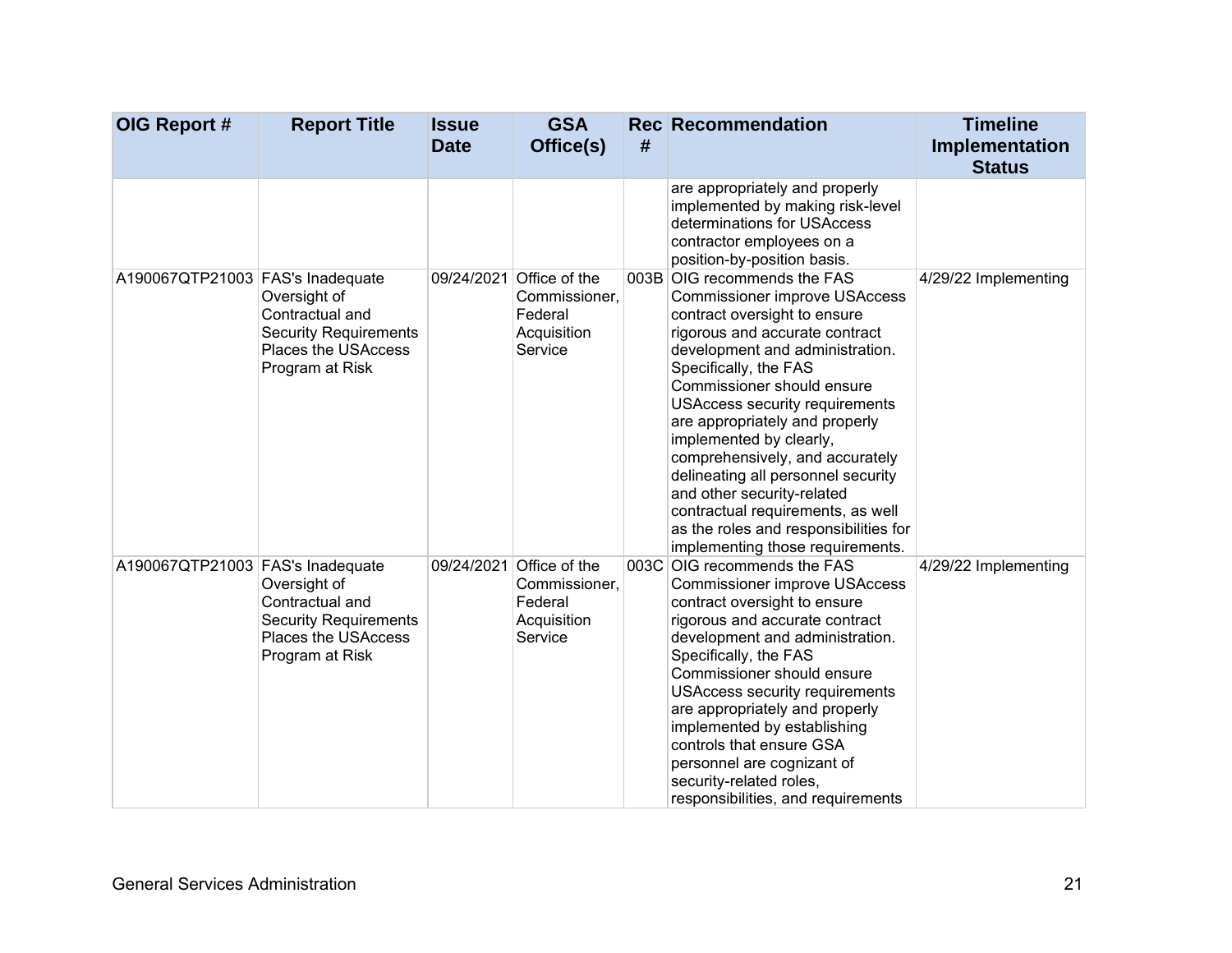| OIG Report #    | <b>Report Title</b>                                                                                                                              | <b>Issue</b><br><b>Date</b> | <b>GSA</b><br>Office(s)                                  | #   | <b>Rec</b> Recommendation                                                                                                                                                                                                                                                                                                                                                                                         | <b>Timeline</b><br>Implementation<br><b>Status</b> |
|-----------------|--------------------------------------------------------------------------------------------------------------------------------------------------|-----------------------------|----------------------------------------------------------|-----|-------------------------------------------------------------------------------------------------------------------------------------------------------------------------------------------------------------------------------------------------------------------------------------------------------------------------------------------------------------------------------------------------------------------|----------------------------------------------------|
|                 |                                                                                                                                                  |                             |                                                          |     | as prescribed by GSA policy and<br>guidance.                                                                                                                                                                                                                                                                                                                                                                      |                                                    |
|                 | A201046P2R21007   PBS's Northeast and<br>Caribbean Region is<br>Not Effectively<br>Overseeing its<br>Operations and<br>Maintenance<br>Contracts. |                             | 09/24/2021 R2 Office of<br>the Regional<br>Commissioner  | 001 | OIG recommends the PBS Region 3/31/22 Implementing<br>2 Commissioner take appropriate<br>action to ensure that PBS<br>contracting officials are performing<br>and documenting contract<br>oversight activities, such as<br>monthly Quality Assurance<br>Surveillance Plan inspections that<br>the contractor signs.                                                                                               |                                                    |
| A201046P2R21007 | PBS's Northeast and<br>Caribbean Region is<br>Not Effectively<br>Overseeing its<br>Operations and<br>Maintenance<br>Contracts.                   | 09/24/2021                  | R <sub>2</sub> Office of<br>the Regional<br>Commissioner | 003 | OIG recommends the PBS Region 3/31/22 Implementing<br>2 Commissioner take appropriate<br>action to ensure that O&M<br>contractors submit the<br>contractually required preventative<br>maintenance schedules and logs.                                                                                                                                                                                            |                                                    |
| A201046P2R21007 | <b>PBS's Northeast and</b><br>Caribbean Region is<br>Not Effectively<br>Overseeing its<br>Operations and<br>Maintenance<br>Contracts.            |                             | 09/24/2021 R2 Office of<br>the Regional<br>Commissioner  | 004 | OIG recommends the PBS Region 3/31/22 Implementing<br>2 Commissioner take appropriate<br>action to ensure that PBS<br>contracting officials hold O&M<br>contractors accountable for<br>insufficient services and<br>remediating identified deficiencies<br>by taking appropriate measures,<br>including, but not limited to,<br>withholding payment when the<br>contractor does not provide<br>required services. |                                                    |
| A201046P2R21007 | PBS's Northeast and<br>Caribbean Region is<br>Not Effectively<br>Overseeing its<br>Operations and                                                |                             | 09/24/2021 R2 Office of<br>the Regional<br>Commissioner  | 005 | OIG recommends the PBS Region 3/31/22 Implementing<br>2 Commissioner take appropriate<br>action to ensure that COR<br>coverage is sufficient to administer<br>all regional O&M contracts<br>properly.                                                                                                                                                                                                             |                                                    |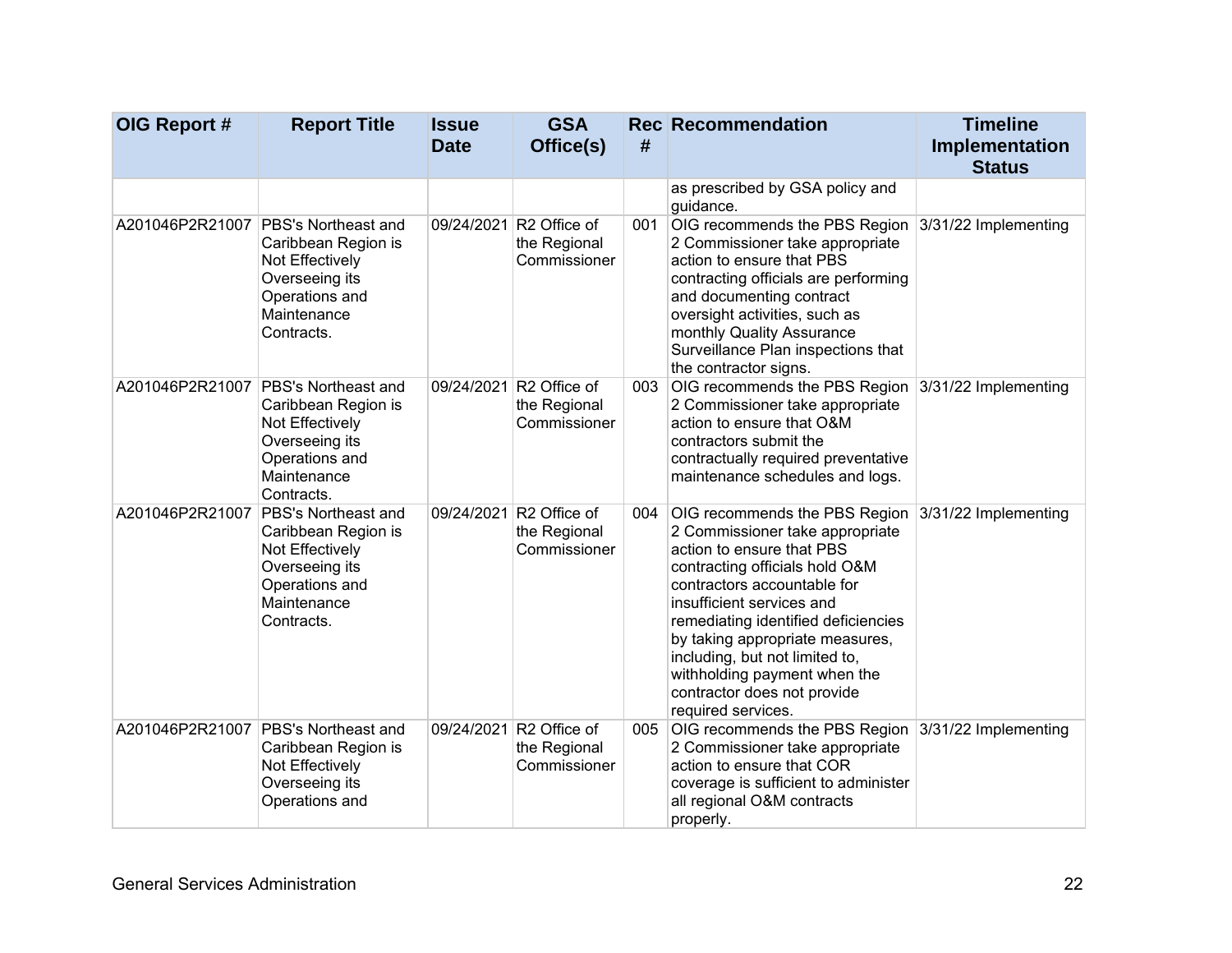| OIG Report #                        | <b>Report Title</b>                                                                                                                             | <b>Issue</b><br><b>Date</b> | <b>GSA</b><br>Office(s)                                                            | #   | <b>Rec</b> Recommendation                                                                                                                                                                                                                                                                                                                                                                        | <b>Timeline</b><br>Implementation<br><b>Status</b> |
|-------------------------------------|-------------------------------------------------------------------------------------------------------------------------------------------------|-----------------------------|------------------------------------------------------------------------------------|-----|--------------------------------------------------------------------------------------------------------------------------------------------------------------------------------------------------------------------------------------------------------------------------------------------------------------------------------------------------------------------------------------------------|----------------------------------------------------|
|                                     | Maintenance<br>Contracts.                                                                                                                       |                             |                                                                                    |     |                                                                                                                                                                                                                                                                                                                                                                                                  |                                                    |
| A190066P2R21009                     | Audit of the Public<br><b>Buildings Service's</b><br><b>Effectiveness in</b><br><b>Managing Deferred</b><br>Maintenance.                        |                             | 09/30/2021 Office of the<br>Commissioner,<br>Public<br><b>Buildings</b><br>Service | 001 | OIG recommends that the PBS<br>Commissioner develop a<br>comprehensive plan to ensure that<br>PBS establishes a national policy<br>and training program that provides<br>personnel with guidance on how to<br>conduct building surveys,<br>accurately enter results into the<br><b>Building Assessment Tool (BAT)</b><br>system, and account for interim<br>remediation of building liabilities. | 4/29/22 Implementing                               |
| A190066P2R21009 Audit of the Public | <b>Buildings Service's</b><br><b>Effectiveness in</b><br><b>Managing Deferred</b><br>Maintenance.                                               |                             | 09/30/2021 Office of the<br>Commissioner,<br>Public<br><b>Buildings</b><br>Service | 002 | OIG recommends that the PBS<br>Commissioner develop a<br>comprehensive plan to ensure that<br>PBS updates the Building<br>Assessment Tool (BAT) pricing<br>module to generate estimates<br>more closely aligned to external<br>and regional cost estimates.                                                                                                                                      | 9/30/22 Implementing                               |
| A190066P2R21009 Audit of the Public | <b>Buildings Service's</b><br>Effectiveness in<br><b>Managing Deferred</b><br>Maintenance.                                                      |                             | 09/30/2021 Office of the<br>Commissioner,<br>Public<br><b>Buildings</b><br>Service | 003 | OIG recommends that the PBS<br>Commissioner develop a<br>comprehensive plan to ensure that<br>PBS corrects the duplicate entries<br>identified above and reviews its<br>deferred maintenance reports to<br>identify and correct any additional<br>errors.                                                                                                                                        | 8/31/22 Implementing                               |
| A201020P9R21008                     | Opportunities for PBS<br>to Improve<br>Management and<br>Oversight of Its Federal<br>Aggregated Solar<br><b>Procurement Pilot</b><br>Contracts. |                             | 09/30/2021 R9 Office of<br>the Regional<br>Commissioner                            | 001 | OIG recommends that the PBS<br>Regional Commissioner for the<br>Pacific Rim Region identify<br>methods, if any, to mitigate<br>overpaying for energy at the<br>Carson City Federal Building.                                                                                                                                                                                                     | 6/30/22 Implementing                               |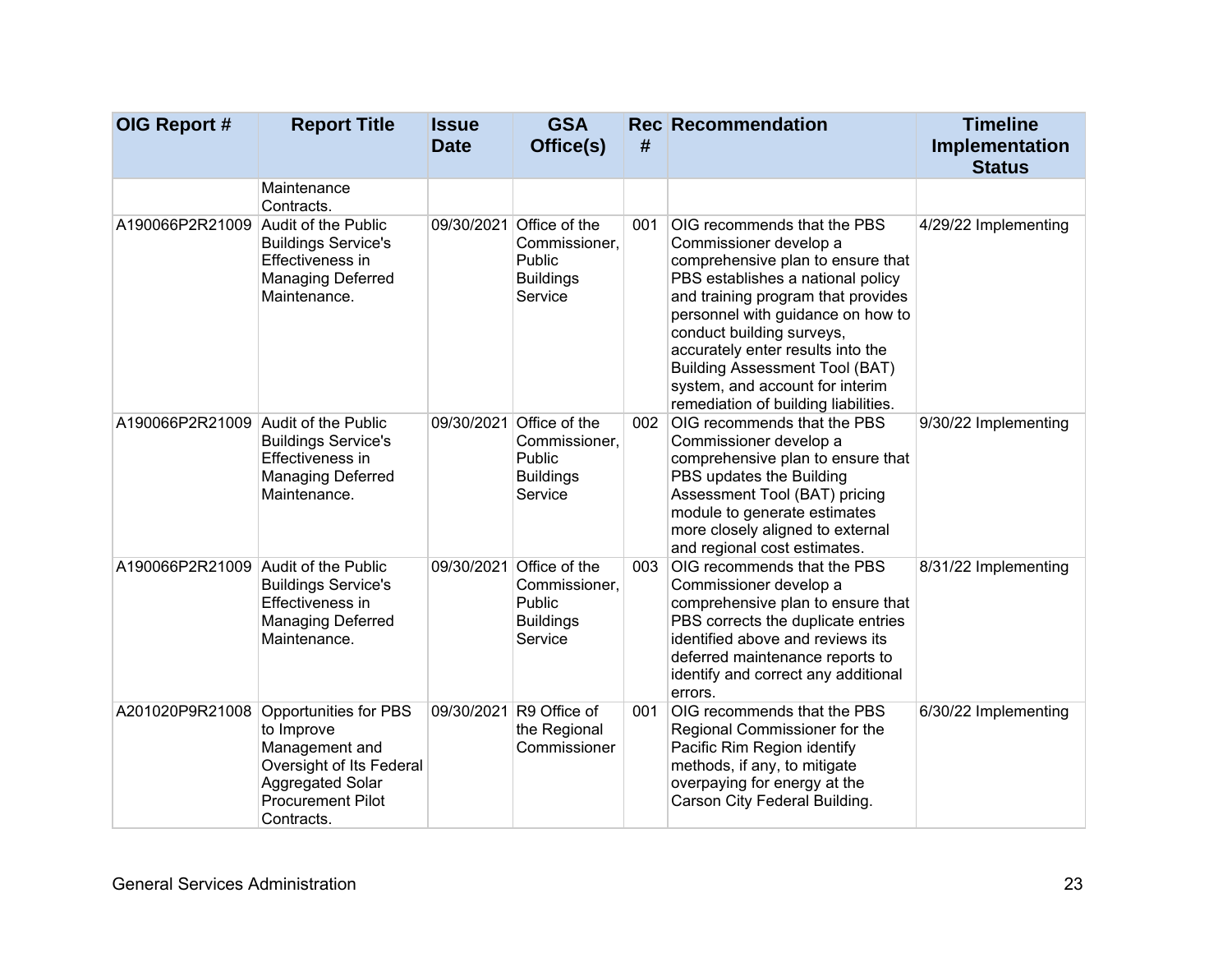| OIG Report #    | <b>Report Title</b>                                                                                                                                    | <b>Issue</b><br><b>Date</b> | <b>GSA</b><br>Office(s)                                 | #   | <b>Rec Recommendation</b>                                                                                                                                                                                                                                                                                                     | <b>Timeline</b><br>Implementation     |
|-----------------|--------------------------------------------------------------------------------------------------------------------------------------------------------|-----------------------------|---------------------------------------------------------|-----|-------------------------------------------------------------------------------------------------------------------------------------------------------------------------------------------------------------------------------------------------------------------------------------------------------------------------------|---------------------------------------|
| A201020P9R21008 | Opportunities for PBS<br>to Improve<br>Management and<br>Oversight of Its Federal<br><b>Aggregated Solar</b><br><b>Procurement Pilot</b><br>Contracts. |                             | 09/30/2021 R9 Office of<br>the Regional<br>Commissioner | 002 | <b>OIG recommends that the PBS</b><br>Regional Commissioner for the<br>Pacific Rim Region determine the<br>most cost-effective approach for<br>removing the U.S. Geological<br>Survey Menlo Park Campus from<br>the Federal Aggregated Solar<br>Procurement Pilot (FASPP) during<br>the disposition process of the<br>campus. | <b>Status</b><br>6/30/22 Implementing |
| A201020P9R21008 | Opportunities for PBS<br>to Improve<br>Management and<br>Oversight of Its Federal<br>Aggregated Solar<br><b>Procurement Pilot</b><br>Contracts.        |                             | 09/30/2021 R9 Office of<br>the Regional<br>Commissioner | 003 | OIG recommends that the PBS<br>Regional Commissioner for the<br>Pacific Rim Region ensure PBS<br>select future sites for renewable<br>energy projects with solar energy<br>rates that are less than local utility<br>rates and that can achieve the<br>expected savings for the life of the<br>project.                       | 6/30/22 Implementing                  |
| A201020P9R21008 | Opportunities for PBS<br>to Improve<br>Management and<br>Oversight of Its Federal<br>Aggregated Solar<br><b>Procurement Pilot</b><br>Contracts.        |                             | 09/30/2021 R9 Office of<br>the Regional<br>Commissioner | 004 | OIG recommends that the PBS<br>Regional Commissioner for the<br>Pacific Rim Region address the<br>lack of fall protection at the U.S.<br>Geological Survey Menlo Park<br>Campus described in our alert<br>memorandum and install ramps<br>over conduit at the Robert F.<br>Peckham Federal Building.                          | 11/30/21 Implemented                  |
| A201020P9R21008 | Opportunities for PBS<br>to Improve<br>Management and<br>Oversight of Its Federal<br>Aggregated Solar<br><b>Procurement Pilot</b><br>Contracts.        |                             | 09/30/2021 R9 Office of<br>the Regional<br>Commissioner | 005 | OIG recommends that the PBS<br>Regional Commissioner for the<br>Pacific Rim Region implement<br>controls to ensure the solar energy<br>contractor complies with contract<br>requirements for minimum solar<br>energy production and remediation<br>for insufficient power production.                                         | 6/30/22 Implementing                  |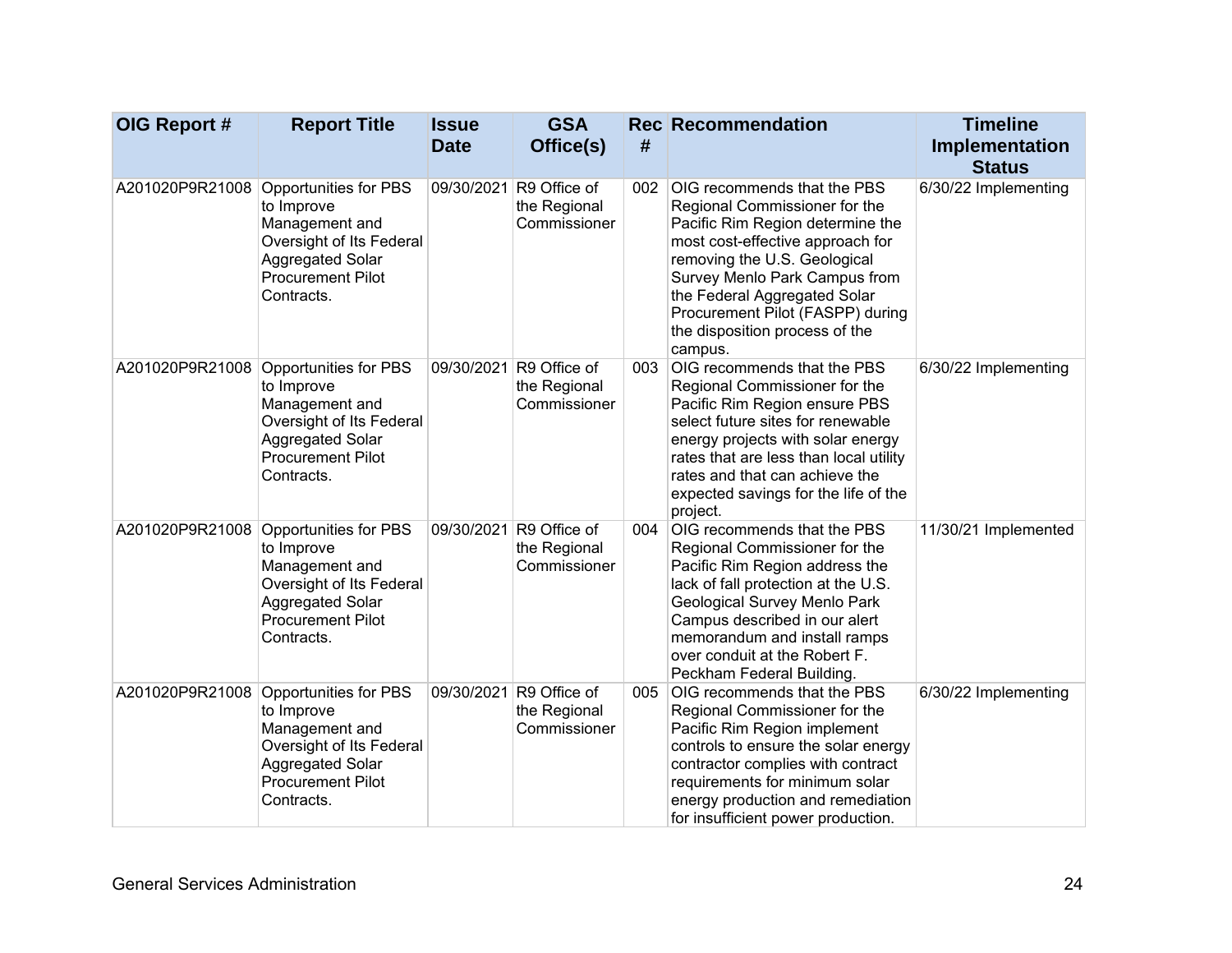| OIG Report #    | <b>Report Title</b>                                                                                                                             | <b>Issue</b><br><b>Date</b> | <b>GSA</b><br>Office(s)                                 | #   | <b>Rec Recommendation</b>                                                                                                                                                                                                                                                                                                           | <b>Timeline</b><br>Implementation     |
|-----------------|-------------------------------------------------------------------------------------------------------------------------------------------------|-----------------------------|---------------------------------------------------------|-----|-------------------------------------------------------------------------------------------------------------------------------------------------------------------------------------------------------------------------------------------------------------------------------------------------------------------------------------|---------------------------------------|
| A201020P9R21008 | Opportunities for PBS<br>to Improve<br>Management and<br>Oversight of Its Federal<br>Aggregated Solar<br><b>Procurement Pilot</b><br>Contracts. |                             | 09/30/2021 R9 Office of<br>the Regional<br>Commissioner | 006 | OIG recommends that the PBS<br>Regional Commissioner for the<br>Pacific Rim Region recover the<br>\$8,866 due from NextEra for not<br>meeting the minimum energy<br>production requirements for the<br>U.S. Geological Survey Menlo<br>Park Campus and Leo J. Ryan<br>Federal Records Center during the<br>second performance year. | <b>Status</b><br>4/29/22 Implementing |
| A201020P9R21008 | Opportunities for PBS<br>to Improve<br>Management and<br>Oversight of Its Federal<br>Aggregated Solar<br><b>Procurement Pilot</b><br>Contracts. |                             | 09/30/2021 R9 Office of<br>the Regional<br>Commissioner | 007 | OIG recommends that the PBS<br>Regional Commissioner for the<br>Pacific Rim Region recover the<br>\$119,260 due from Tesla for its<br>noncompliance with the Buy<br>American Act and Trade<br>Agreements Act.                                                                                                                       | 9/30/22 Implementing                  |
| A201020P9R21008 | Opportunities for PBS<br>to Improve<br>Management and<br>Oversight of Its Federal<br>Aggregated Solar<br><b>Procurement Pilot</b><br>Contracts. |                             | 09/30/2021 R9 Office of<br>the Regional<br>Commissioner | 008 | OIG recommends that the PBS<br>Regional Commissioner for the<br>Pacific Rim Region implement<br>controls to ensure compliance with<br>the Buy American Act and Trade<br>Agreements Act requirements for<br>all FASPP projects going forward.                                                                                        | 6/30/22 Implementing                  |
| A201020P9R21008 | Opportunities for PBS<br>to Improve<br>Management and<br>Oversight of Its Federal<br>Aggregated Solar<br><b>Procurement Pilot</b><br>Contracts. |                             | 09/30/2021 R9 Office of<br>the Regional<br>Commissioner | 009 | OIG recommends that the PBS<br>Regional Commissioner for the<br>Pacific Rim Region collaborate<br>with the U.S. Department of<br>Energy to perform a feasibility<br>study for installing a solar battery<br>storage system at the Robert F.<br>Peckham Federal Building, and<br>install the system, if appropriate.                 | 6/30/22 Implementing                  |
| A201020P9R21008 | Opportunities for PBS<br>to Improve<br>Management and                                                                                           |                             | 09/30/2021 R9 Office of<br>the Regional<br>Commissioner | 010 | OIG recommends that the PBS<br>Regional Commissioner for the<br>Pacific Rim Region coordinate with                                                                                                                                                                                                                                  | 9/30/22 Implementing                  |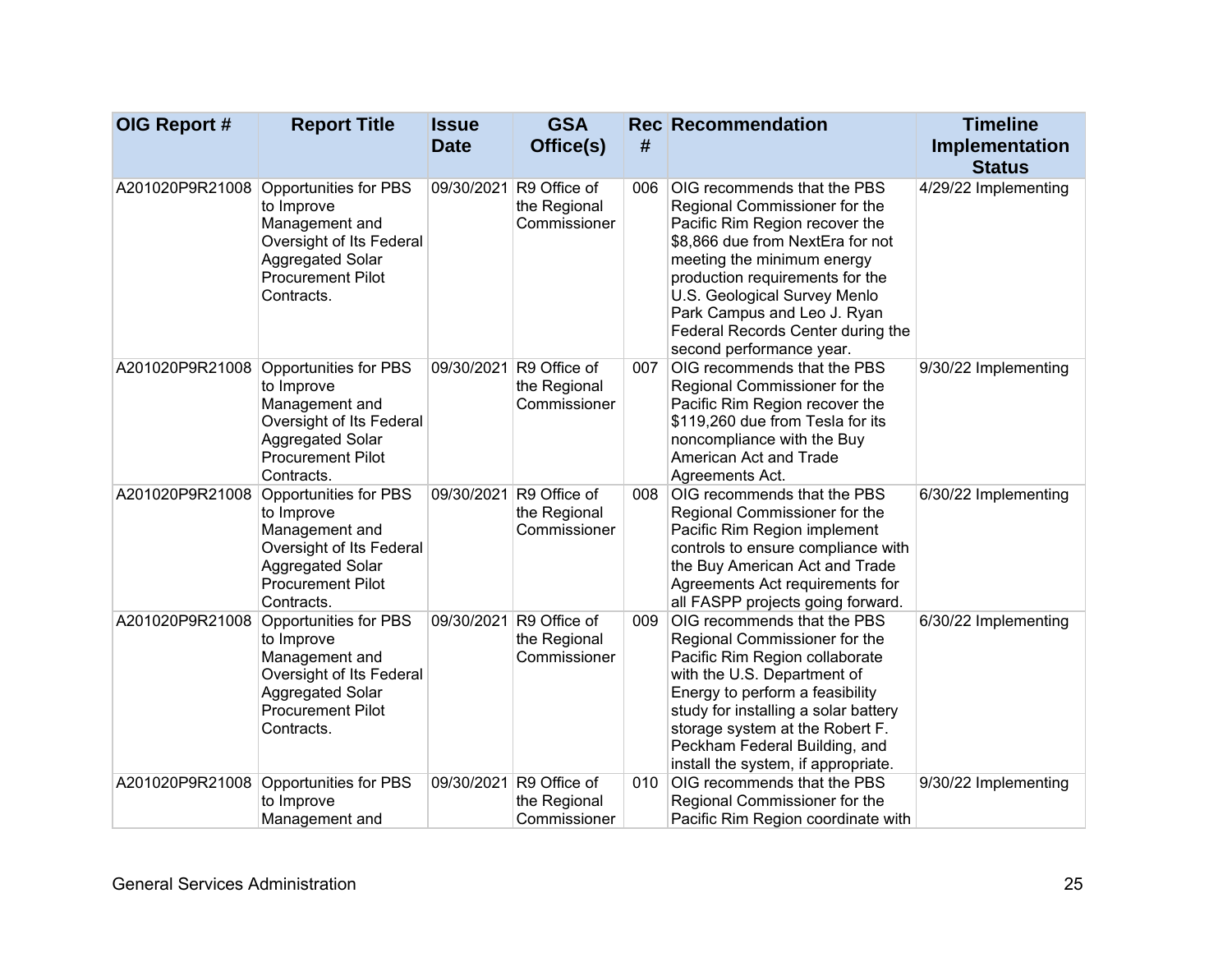| OIG Report #    | <b>Report Title</b>                                                                                                                             | <b>Issue</b><br><b>Date</b> | <b>GSA</b><br>Office(s)                                  | #   | <b>Rec Recommendation</b>                                                                                                                                                                                                                                                                                      | <b>Timeline</b><br>Implementation<br><b>Status</b> |
|-----------------|-------------------------------------------------------------------------------------------------------------------------------------------------|-----------------------------|----------------------------------------------------------|-----|----------------------------------------------------------------------------------------------------------------------------------------------------------------------------------------------------------------------------------------------------------------------------------------------------------------|----------------------------------------------------|
|                 | Oversight of Its Federal<br>Aggregated Solar<br><b>Procurement Pilot</b><br>Contracts.                                                          |                             |                                                          |     | PBS's Office of Facilities<br>Management, Energy Division, to<br>evaluate and implement the most<br>economical and appropriate use of<br>the solar renewable energy<br>certificates, including considering<br>granting ownership to the solar<br>energy contractor in exchange for<br>lower electricity rates. |                                                    |
| A201020P9R21008 | Opportunities for PBS<br>to Improve<br>Management and<br>Oversight of Its Federal<br>Aggregated Solar<br><b>Procurement Pilot</b><br>Contracts. |                             | 09/30/2021 R9 Office of<br>the Regional<br>Commissioner  | 011 | OIG recommends that the PBS<br>Regional Commissioner for the<br>Pacific Rim Region ensure the<br>solar energy contractor<br>consistently maintains and washes<br>the solar panels and repairs the<br>bent racking system at the Robert<br>F. Federal Peckham Building.                                         | 9/30/22 Implementing                               |
| A201020P9R21008 | Opportunities for PBS<br>to Improve<br>Management and<br>Oversight of Its Federal<br>Aggregated Solar<br><b>Procurement Pilot</b><br>Contracts. |                             | 09/30/2021 R9 Office of<br>the Regional<br>Commissioner  |     | 012 OIG recommends that the PBS<br>Regional Commissioner for the<br>Pacific Rim Region ensure that the<br>provisions of the contract are<br>adhered to and deliverables met,<br>especially in the area of<br>maintenance by the solar energy<br>contractor.                                                    | 9/30/21 Implemented                                |
| JE21-003        | <b>Unrestricted Summary:</b><br>Facility Inspection of a<br>High-Risk GSA<br><b>Building</b>                                                    |                             | 09/30/2021 R11 Office of<br>the Regional<br>Commissioner |     | 001A The report requires safeguarding<br>and dissemination controls and is<br>not available to the public.                                                                                                                                                                                                     | 9/30/22 Implementing                               |
| A190106MTF22002 | Audit of the Federal<br>Acquisition (FAI)<br>Institute's Interagency<br>Agreements for<br><b>Workforce Training</b><br>Systems                  | 11/19/2021 Office of        | Government-<br>wide Policy                               | 001 | OIG recommends that the<br>Associate Administrator of the<br>GSA Office of Government- wide<br>Policy and the FAI Director<br>distribute this audit report to FAI's<br>oversight bodies that provide                                                                                                           | 4/15/22 Implementing                               |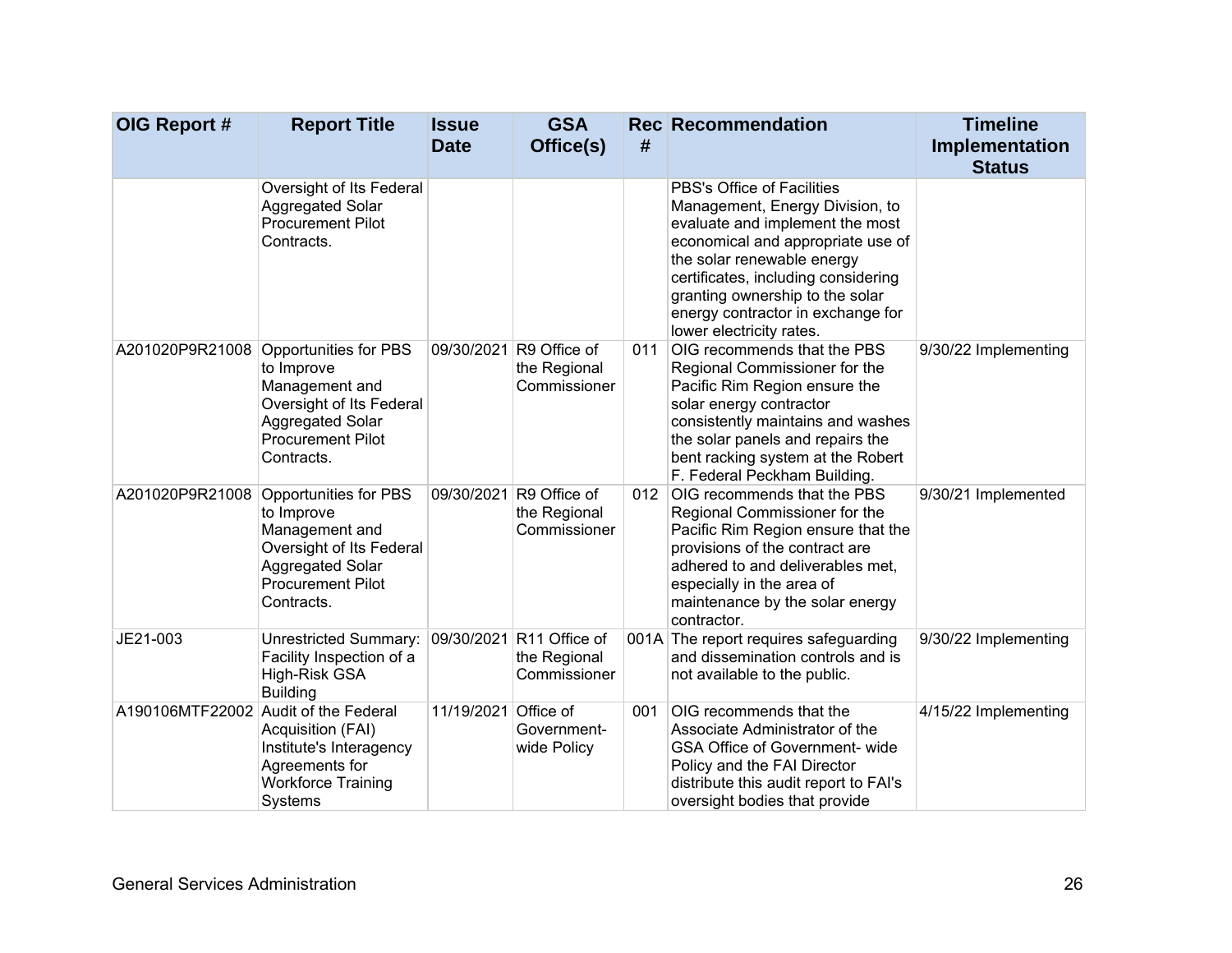| OIG Report #                         | <b>Report Title</b>                                                                                     | <b>Issue</b><br><b>Date</b> | <b>GSA</b><br>Office(s)    | #   | <b>Rec Recommendation</b>                                                                                                                                                                                                                                                                                                                                                                                                                         | <b>Timeline</b><br>Implementation<br><b>Status</b> |
|--------------------------------------|---------------------------------------------------------------------------------------------------------|-----------------------------|----------------------------|-----|---------------------------------------------------------------------------------------------------------------------------------------------------------------------------------------------------------------------------------------------------------------------------------------------------------------------------------------------------------------------------------------------------------------------------------------------------|----------------------------------------------------|
|                                      |                                                                                                         |                             |                            |     | strategic direction and<br>accountability over FAI.                                                                                                                                                                                                                                                                                                                                                                                               |                                                    |
| A190106MTF22002 Audit of the Federal | <b>Acquisition Institute's</b><br>Interagency<br>Agreements for<br><b>Workforce Training</b><br>Systems | 11/19/2021 Office of        | Government-<br>wide Policy | 002 | OIG recommends that the<br>Associate Administrator of the<br><b>GSA Office of Government- wide</b><br>Policy and the FAI Director ensure<br>that future system decisions are<br>informed by complete and<br>accurate information. If analysis of<br>alternatives are used as part of<br>these decisions, FAI should adopt<br>the U.S. Government<br><b>Accountability Office's Best</b><br>Practices for the Analysis of<br>Alternatives Process. | 9/30/22 Implementing                               |
| A190106MTF22002 Audit of the Federal | <b>Acquisition Institute's</b><br>Interagency<br>Agreements for<br><b>Workforce Training</b><br>Systems | 11/19/2021 Office of        | Government-<br>wide Policy | 003 | <b>OIG</b> recommends that the<br>Associate Administrator of the<br><b>GSA Office of Government-wide</b><br>Policy and the FAI Director comply<br>with all applicable requirements<br>under the Economy Act and cite<br>the act as the statutory authority to<br>enter into interagency agreements.<br>Also, revise the current<br>interagency agreement with the<br>Defense Acquisition University to<br>cite the Economy Act.                   | 8/30/22 Implementing                               |
| A190106MTF22002 Audit of the Federal | <b>Acquisition Institute's</b><br>Interagency<br>Agreements for<br><b>Workforce Training</b><br>Systems | 11/19/2021 Office of        | Government-<br>wide Policy | 004 | OIG recommends that the<br>Associate Administrator of the<br><b>GSA Office of Government-wide</b><br>Policy and the FAI Director revise<br>FAI's operations manual to align<br>with the GSA Delegations of<br>Authority Manual and to establish<br>a process to document the                                                                                                                                                                      | 9/30/22 Implementing                               |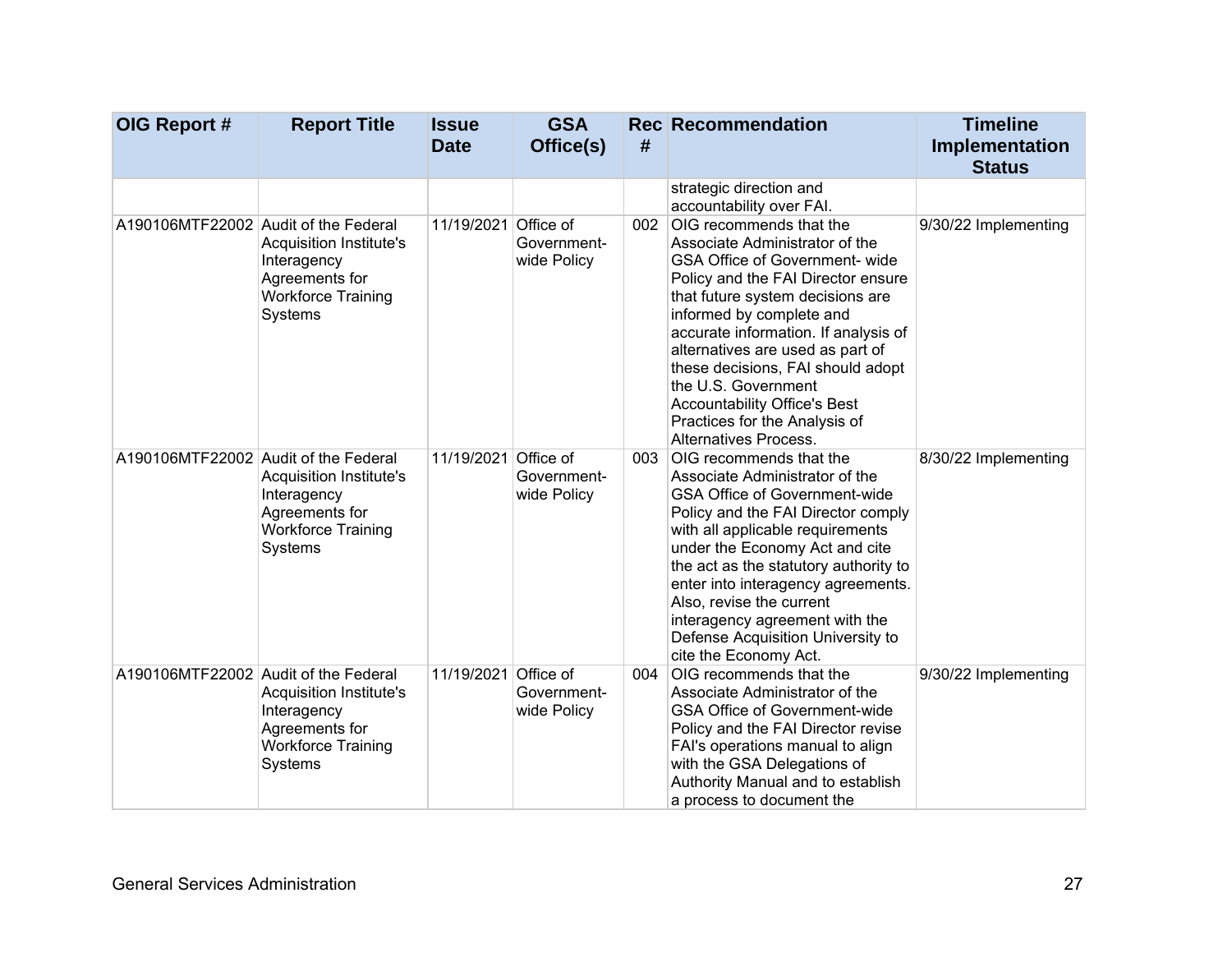| OIG Report # | <b>Report Title</b>                                                                                                                      | <b>Issue</b><br><b>Date</b> | <b>GSA</b><br>Office(s)                 | #   | <b>Rec</b> Recommendation                                                                                                                                                                                                                                                                                                                                                  | <b>Timeline</b><br>Implementation<br><b>Status</b> |
|--------------|------------------------------------------------------------------------------------------------------------------------------------------|-----------------------------|-----------------------------------------|-----|----------------------------------------------------------------------------------------------------------------------------------------------------------------------------------------------------------------------------------------------------------------------------------------------------------------------------------------------------------------------------|----------------------------------------------------|
|              |                                                                                                                                          |                             |                                         |     | required GSA reviews of<br>interagency agreements.                                                                                                                                                                                                                                                                                                                         |                                                    |
|              | A190106MTF22002 Audit of the Federal<br>Acquisition Institute's<br>Interagency<br>Agreements for<br><b>Workforce Training</b><br>Systems | 11/19/2021                  | Office of<br>Government-<br>wide Policy | 005 | <b>OIG</b> recommends that the<br>Associate Administrator of the<br><b>GSA Office of Government-wide</b><br>Policy and the FAI Director<br>improve management oversight of<br>FAI staff's compliance with FAI's<br>operations manual. Specifically,<br>ensure that FAI staff maintain<br>complete records and obtain<br>required GSA reviews of<br>interagency agreements. | 9/30/22 Implementing                               |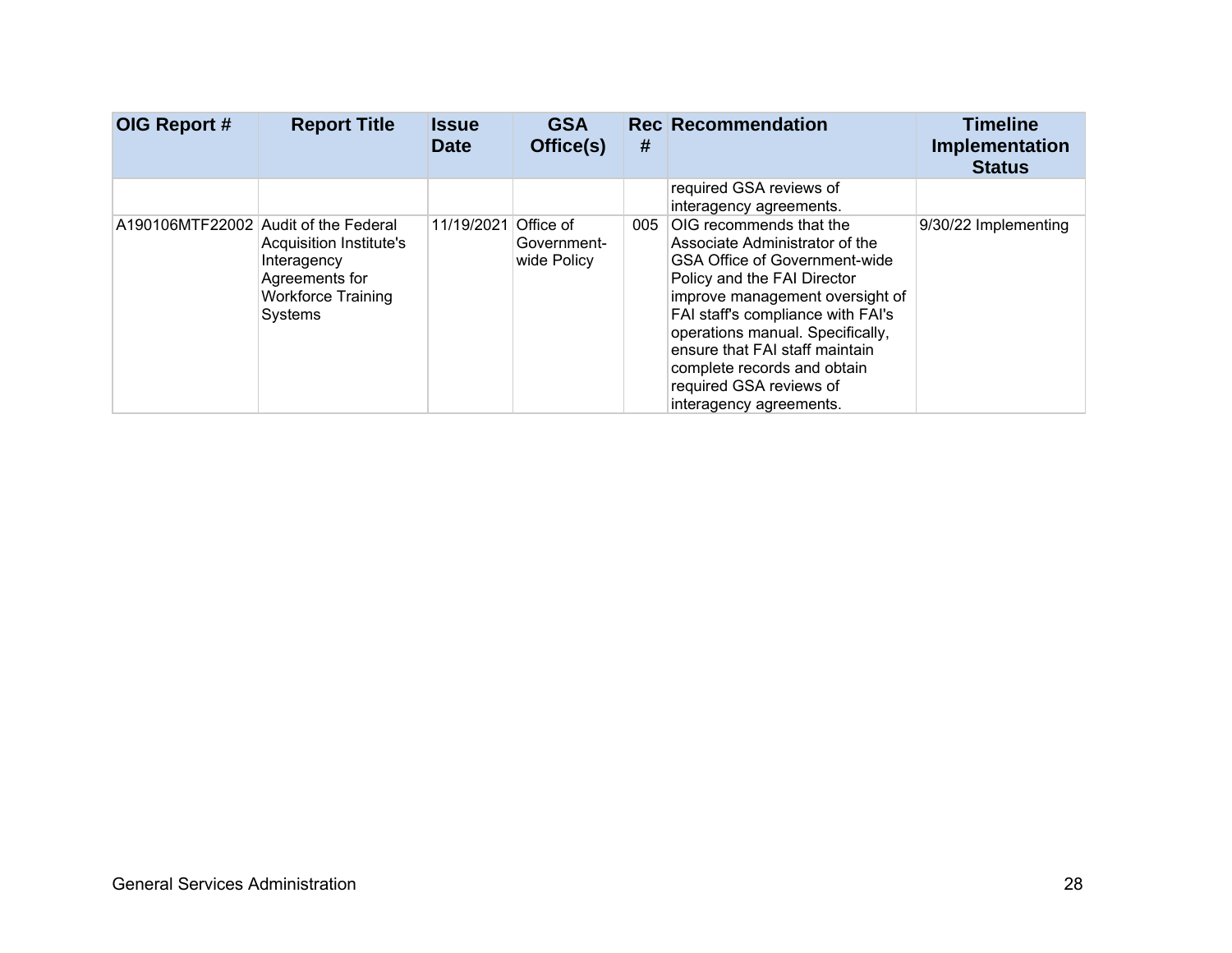#### **Reconciliation of Discrepancies**

| OIG Report #                 | <b>Report Title</b>                                                                                                                                                                                | <b>Issue</b><br><b>Date</b> | <b>GSA</b><br>Office(s)                                                          | <b>Rec</b><br># | <b>Recommendation</b>                                                                                                                                                                                                                                                                                                                                                                                                                                                                                                                                                                                                        | <b>Timeline Reconciliation</b><br><b>Note</b>                                                                                                                                                                                                                                      |
|------------------------------|----------------------------------------------------------------------------------------------------------------------------------------------------------------------------------------------------|-----------------------------|----------------------------------------------------------------------------------|-----------------|------------------------------------------------------------------------------------------------------------------------------------------------------------------------------------------------------------------------------------------------------------------------------------------------------------------------------------------------------------------------------------------------------------------------------------------------------------------------------------------------------------------------------------------------------------------------------------------------------------------------------|------------------------------------------------------------------------------------------------------------------------------------------------------------------------------------------------------------------------------------------------------------------------------------|
| A150009P4R17006 PBS National | Capital Region's<br>\$1.2 Billion<br><b>Energy Savings</b><br>Performance<br><b>Contract for White</b><br>Oak was Not<br>Awarded or<br>Modified In<br>Accordance with<br>Regulations and<br>Policy | 8/24/2017                   | Office of the<br>PBS Regional<br>Commissioner<br>(National<br>Capital<br>Region) | 001             | Take immediate action to<br>expedite the procurement of<br>a new O&M contract that<br>adheres to competition<br>requirements specified in<br>the Competition in<br>Contracting Act of 1984 and<br>the Federal Acquisition<br>Regulations.                                                                                                                                                                                                                                                                                                                                                                                    | 4/30/2019<br>Implemented management<br>decision. OIG disagreed<br>regarding Competition In<br>Contracting Act requirements.<br>Final action.                                                                                                                                       |
| A150132P4R17001              | <b>GSA's Decisions</b><br>to Vacate And<br>Renovate the<br><b>Leased Federal</b><br>Courthouse in<br>Pensacola Are<br>Based on Faulty<br>Premises                                                  | 10/25/2016                  | Office of the<br>Commissioner,<br>Public<br><b>Buildings</b><br>Service          | 001             | Reanalyze options for<br>housing the tenants of the 1<br>North Palafox Street<br>courthouse. As part of this<br>analysis, PBS should:<br>Ensure a comparison of<br>equivalent options is<br>reflected; Ensure the design<br>and renovations, new, and<br>leased construction options<br>meet current building<br>standards; Ensure the<br>designs for the new and<br>leased court house<br>appraiser; Ensure lease-<br>buyout and other potential<br>settlement costs are<br>incorporated; and Develop<br>and incorporate project<br>schedules into the financial<br>analysis that are based on<br>historical performance of | 12/7/17<br>Implemented management<br>decision. GSA disagreed with<br>the recommendation. Given<br>the reported health concerns<br>and the importance of the work<br>of the Court, GSA determined<br>that relocation was the most<br>appropriate option to pursue.<br>Final action. |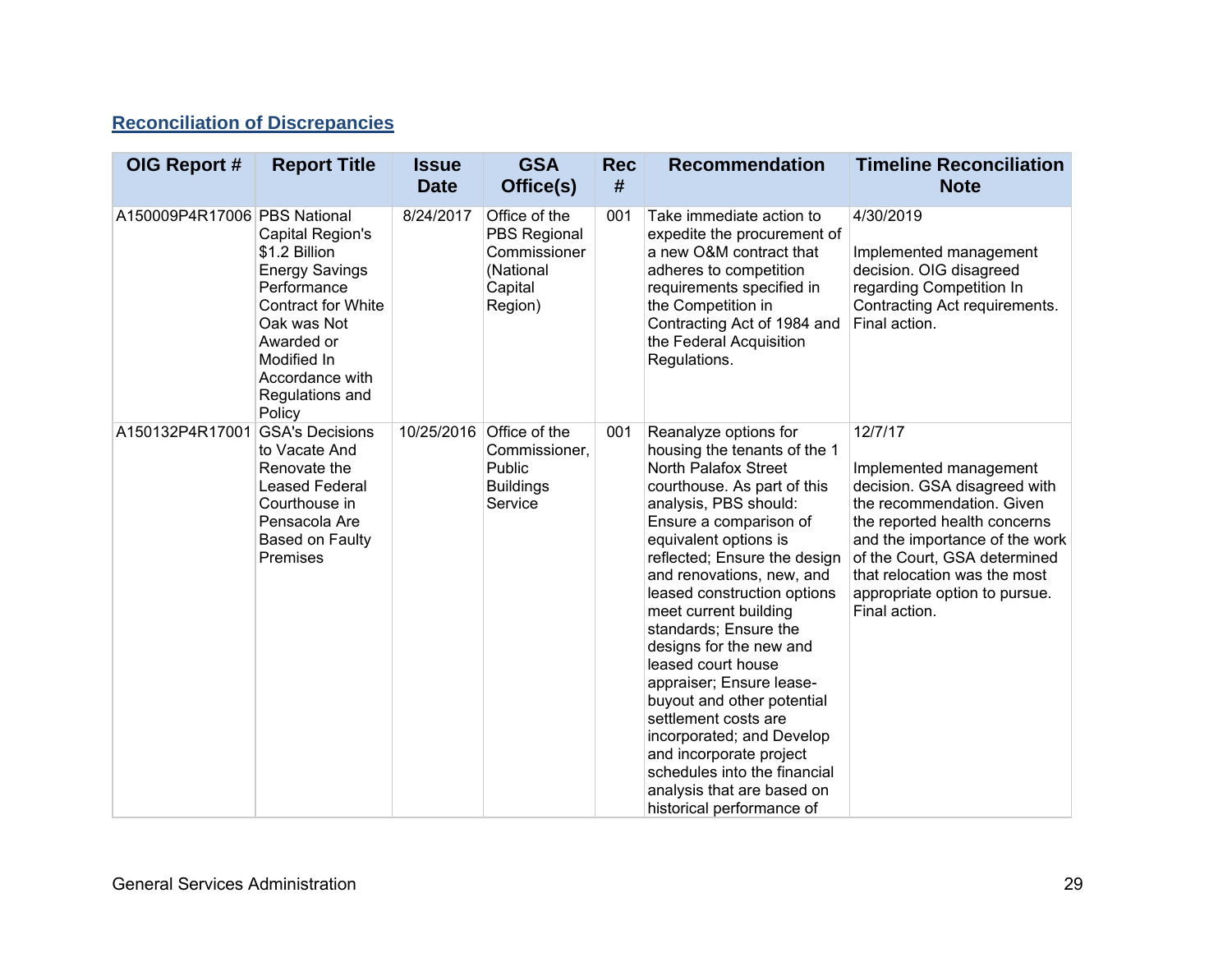| OIG Report # | <b>Report Title</b>                                                                                       | <b>Issue</b><br><b>Date</b> | <b>GSA</b><br>Office(s)                                                        | <b>Rec</b><br># | <b>Recommendation</b>                                                                                                                                                                                                                                                                                                                                                     | <b>Timeline Reconciliation</b><br><b>Note</b>                                                                                                                                                                                                                                           |
|--------------|-----------------------------------------------------------------------------------------------------------|-----------------------------|--------------------------------------------------------------------------------|-----------------|---------------------------------------------------------------------------------------------------------------------------------------------------------------------------------------------------------------------------------------------------------------------------------------------------------------------------------------------------------------------------|-----------------------------------------------------------------------------------------------------------------------------------------------------------------------------------------------------------------------------------------------------------------------------------------|
|              |                                                                                                           |                             |                                                                                |                 | projects with similar scope<br>or scale.                                                                                                                                                                                                                                                                                                                                  |                                                                                                                                                                                                                                                                                         |
| JE18-002     | Evaluation of GSA<br>Non-Disclosure<br>Policy                                                             | 3/8/2018                    | Office of<br>Congressional<br>and<br>Intergovernme<br>ntal Affairs             | 001             | GSA's leadership should<br>clarify GSA's policy on<br>communications with<br>Members of Congress In<br>GSA's order on<br>congressional and<br>Intergovernmental Inquiries<br>and relations.                                                                                                                                                                               | 8/30/2018<br>Implemented management<br>decision. GSA disagreed, as<br>the directive establishes policy<br>for the office's role as a focal<br>point for Congressional<br>relations and communications.<br>but is not Intended as an<br>operational or procedural<br>order. Final action |
| JE19-002     | Evaluation of<br>GSA's<br>Management and<br>Administration of<br>the Old Post<br>Office Building<br>Lease | 1/16/2019                   | Office of the<br>Commissioner,<br><b>Public</b><br><b>Buildings</b><br>Service | 001             | Before continuing to use the<br>language [in Section 37.19<br>οf<br>the Old Post Office (CPO)<br>outlease] GSA determine<br>the purpose of the interested<br>Parties provision, conduct a<br>formal legal review by OGC<br>that includes consideration<br>of the Foreign and<br><b>Presidential Emoluments</b><br>Clauses, and revise the<br>language to avoid ambiguity. | 9/3/2020<br>Implemented management<br>decision. GSA revised leasing<br>program guide, training, forms,<br>and website to address<br>recommendation. Final action                                                                                                                        |